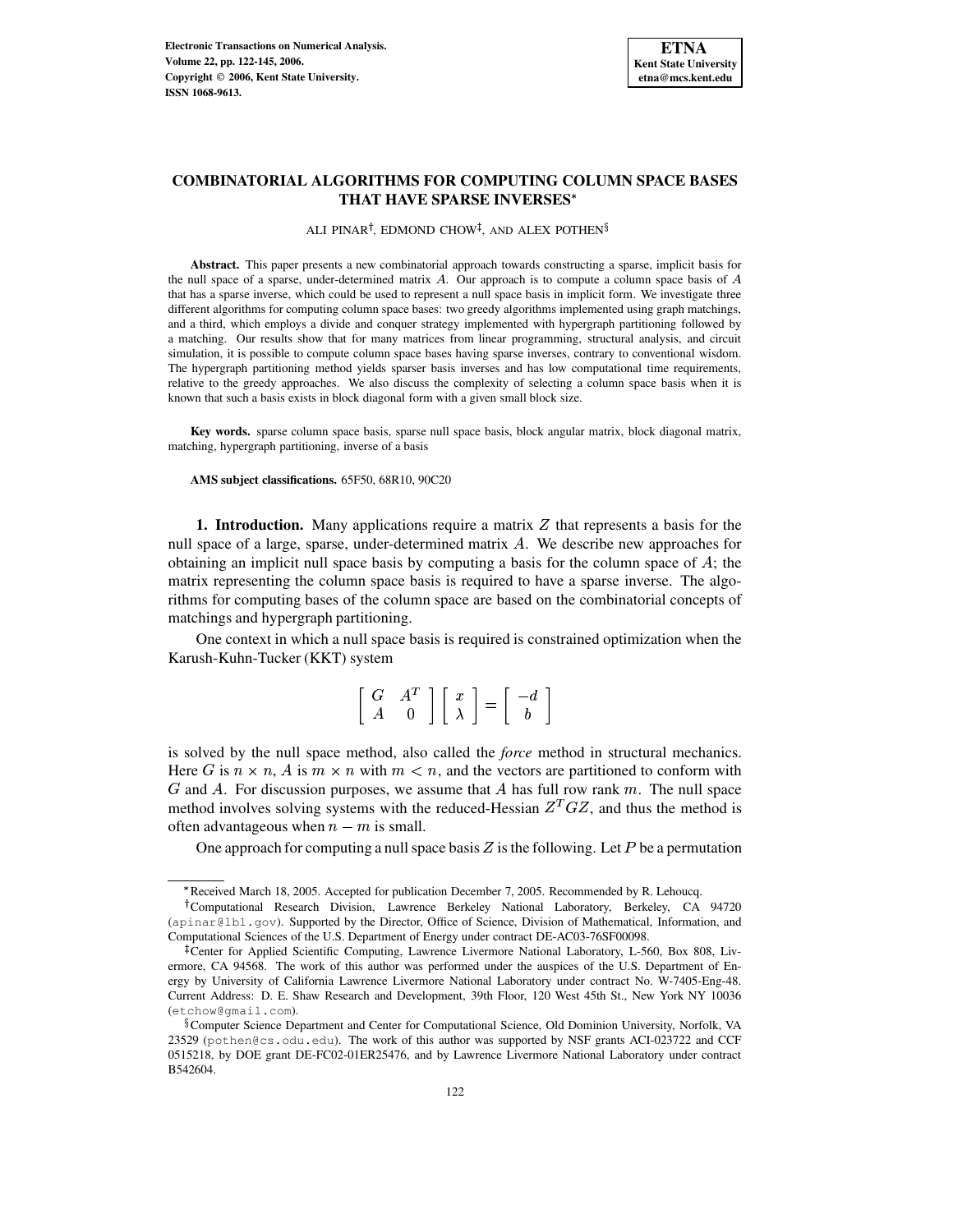#### COMBINATORIAL ALGORITHMS FOR COMPUTING COLUMN SPACE BASES 123

matrix such that  $AP$  can be partitioned as  $[BN]$  where B is nonsingular. Then, a basis Z is

$$
Z = P\left[\begin{array}{c} -B^{-1}N\\ I_{n-m} \end{array}\right],
$$

which embeds within the basis an  $n - m$ -dimensional identity matrix. A basis Z of this form is called a *variable elimination basis* or a *fundamental null space basis* [\[21\]](#page-23-0). This null space basis can be computed explicitly, or can be represented in an implicit form in which the matrix B is factored as  $B = LU$ ; then Z and  $Z^T G Z$  are treated implicitly as operators.

The motivation for our work is to obtain a different implicit representation of a null space basis by computing a column space basis  $B$  that has a sparse inverse. (Throughout this paper, we do not distinguish between a basis and a matrix representing that basis.) Thus to compute products involving Z, one can compute products involving  $B^{-1}$  instead of solving triangular systems with the triangular factors of  $B$ . When the matrix  $B$  is represented in factored form, computations with the reduced Hessian  $Z^T G Z$  involve multiple solutions of triangular systems using the factors of  $B$ . This can be inefficient on a parallel computer due to the high communication cost to computation cost ratio inherent in sparse triangular solution. On modern processor architectures with deep memory hierarchies, the low number of arithmetic operations relative to memory accesses in sparse triangular solution also causes it to have low performance due to high memory access costs.

Our approach in this paper is to select a basis  $B$  that has a block angular form for the column space of the matrix A. Such a basis has the advantage that the inverse matrix  $B^{-1}$ can be computed and stored explicitly, with nonzeros limited to the diagonal blocks and the coupling columns. We believe that the column space bases computed by our approach could be used to construct explicitly sparse null space bases. However, we leave computational verification of this claim for future work.

In some applications a sparse inverse for the column space basis,  $B^{-1}$ , is natural. For example, in structural analysis, multi-point constraints express a set of variables  $x<sub>s</sub>$  called slaves in terms of an independent set of variables  $x_m$  called *masters*. Algebraically, this can be written as

$$
x_s = B^{-1}(b - Nx_m)
$$

where  $\hat{B}$  is a diagonal matrix. When the constraints cannot be expressed this way, there are situations when the columns and rows of  $A$  can be permuted to obtain a block diagonal matrix  $B$  with small block sizes. This is the case when contact interfaces intersect, where each contact interface is described by a set of constraints [\[6\]](#page-22-0). When the slave and master variables have been identified, a Gaussian elimination procedure called the *transformation method* (equivalent to the null space method) is then used to eliminate the constraint equations. The review [\[3\]](#page-22-1) discusses many aspects of solving saddle point problems, including the role of sparse null space basis computations in that context.

It is clear that in many other applications there is no choice of  $P$  that will give an inverse matrix  $B^{-1}$  that is sparse. In incompressible fluid dynamics, A is a discrete divergence operator, and generally, no set of  $m$  columns of  $A$  has any special properties. In PDE-constrained optimization the most natural choice of P gives  $B^{-1}$  corresponding to a PDE solve [\[5\]](#page-22-2), generally a dense operator. Thus our work is targeted at problems whose constraints are sparse and not PDE-based.

We take two approaches to design algorithms for computing bases with sparse inverses for the column space. Both of our approaches rely on choosing the basis  $B$  in block angular form with small blocks. (The block angular form of a matrix is illustrated later in the paper in Figure [3.1;](#page-7-0) the column bordered form is the one appropriate here.) One approach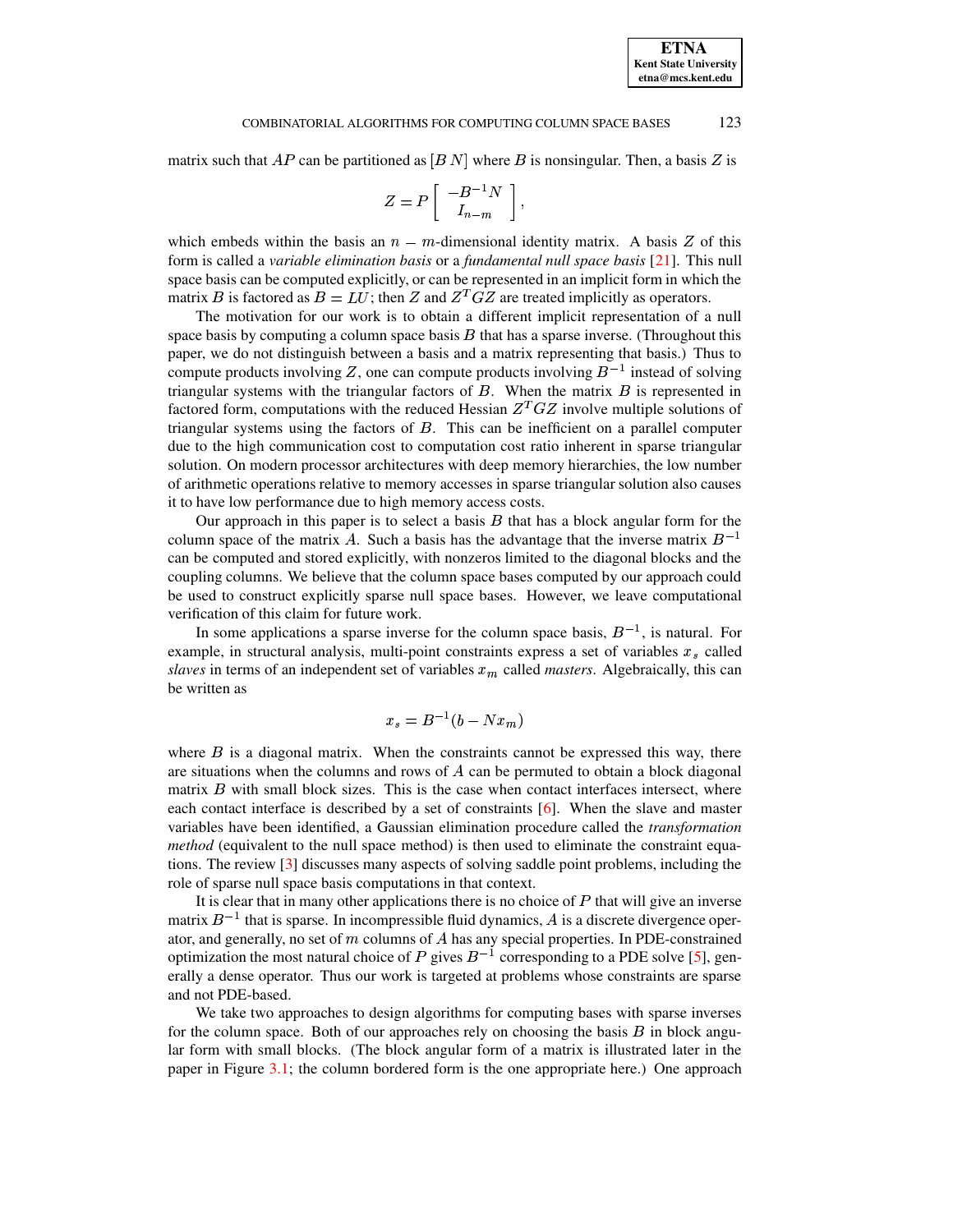to computing a block angular basis is to use a matching in an associated bipartite graph to select columns of  $A$  to belong to it. Each column is assigned a weight, which is dynamically updated during the algorithm, that reflects how its inclusion in the current partial basis would perturb the block angular structure of the partial basis. A greedy strategy is used to choose the column to augment the partial basis at each step. Two different algorithms result from this approach, depending on whether we choose to match a particular row to some column, or choose to match a column of lowest current weight irrespective of the new row that becomes matched. The second approach is to model the matrix  $A$  as a hypergraph, and then to use hypergraph partitioning to obtain a block angular form of  $A$  from which a basis  $B$  could be obtained.

Throughout this paper, we assume that the numerical rank of a submatrix formed by a set of columns of the matrix  $\vec{A}$  is equal to its structural rank, the cardinality of a maximum matching in the bipartite graph of the submatrix. These concepts are described in more detail in Section [2.3.](#page-4-0)

This paper is organized as follows. Section [2](#page-2-0) briefly reviews some preliminary concepts necessary in this paper. In Section [3,](#page-6-0) we describe heuristic greedy algorithms for computing column space bases with sparse inverses by means of matchings in bipartite graphs. In Section [4,](#page-10-0) we discuss a top-down algorithm for computing these bases by means of hypergraph partitioning to put  $\vec{A}$  into a block angular form as a first step, before applying a matchingbased algorithm to the subproblems. Section [5](#page-12-0) presents the results of numerical tests with our algorithms. We compute the number of nonzeros in the inverse of a basis for the column space  $B^{-1}$ ; the structure of the inverse matrix is computed using the transitive closure of the basis matrix. We compare our results to a weighted matching algorithm that constructs a sparsest basis  $B$  for column space of  $A$ , without attempting to control the number of nonzeros in  $B^{-1}$ . In the Appendix, we provide a theoretical analysis of the combinatorial problems that arise in computing block diagonal column space bases. In some cases it is known that a block diagonal column space basis  $B$  exists with block size bounded by a given  $K$ , e.g., by using information from the physical problem [\[6\]](#page-22-0). In other cases, it would be useful to be able to check if a column space basis  $B$  with block size bounded by some small  $K$  exists. For  $K \leq 2$ , there are fast algorithms for checking the existence of such bases; for larger K, we show that the problem of finding the block diagonal column basis is NP-complete. We note that computing a sparsest null space basis is NP-complete, whether or not the basis is constrained to embed an identity matrix [\[7\]](#page-22-3).

# **2. Background.**

<span id="page-2-0"></span>**2.1. Previous Work on Null Space Bases.** We now briefly discuss earlier approaches for computing sparse null space bases, a problem that motivates our current work.

Recall that the choice of a column space basis  $B$  immediately determines a fundamental null space basis  $Z$  in terms of  $B$  and the submatrix  $N$  formed by columns of  $A$  outside the basis. A null space basis with a more general form has also been proposed in earlier work. A *triangular* null space basis has the form

$$
Z = P \left[ \begin{array}{c} -B^{-1}N \\ I \end{array} \right] U_{n-m},
$$

where  $U_{n-m}$  denotes an upper triangular matrix of order  $n - m$ . Since a triangular null space basis could be represented in terms of a fundamental basis by post-multiplication with the matrix  $U_{n-m}$ , at first sight it could be surprising that triangular bases could be sparser than fundamental null space bases. However, each null vector in a null space basis (i.e., a column in the basis) is obtained from a linearly dependent set of columns chosen from  $A$ .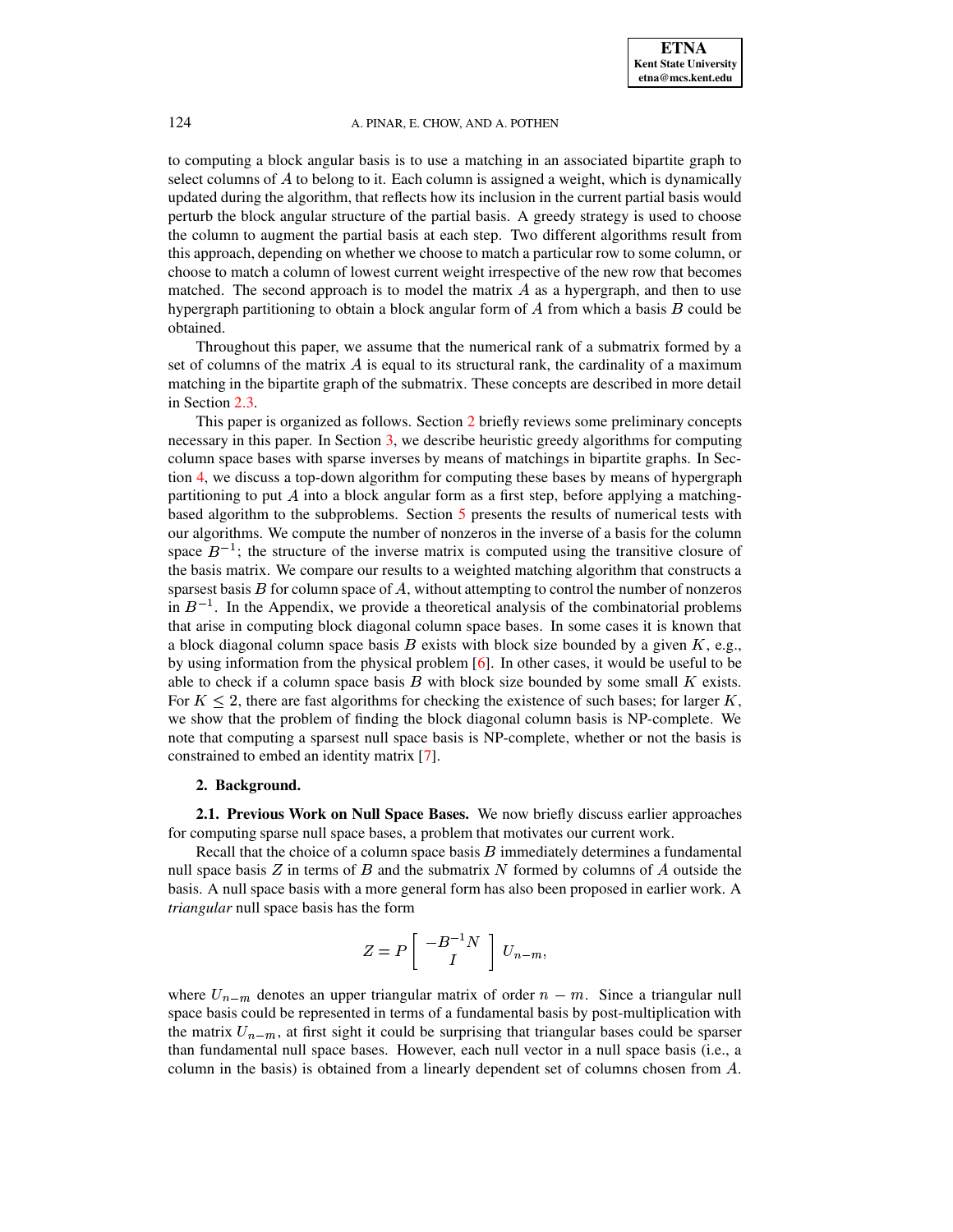In a triangular basis, the *i*th null vector is computed from a subset of columns in  $B$  and a subset of the first i columns in  $N$ ; in a fundamental basis, the ith null vector is computed from a subset of columns in  $B$  and the ith column of  $N$ . Since the set of columns of  $A$ available to construct a null vector in a triangular basis is a superset of the those available in a fundamental basis, one should expect that a triangular basis could be potentially sparser than a fundamental null space basis.

An early approach for constructing sparse null space bases is called the Turnback method [\[4,](#page-22-4) [13,](#page-22-5) [14,](#page-23-1) [16,](#page-23-2) [23\]](#page-23-3). The Turnback method generally constructs triangular bases, and identifies linear dependences among columns of  $A$  numerically. An initial  $QR$  factorization is first used to identify  $n - m$  columns of A, called *start columns*, each one of which is linearly dependent on previously factored columns in  $A$ . The start columns form the submatrix  $N$ , and the remaining columns form  $B$ . From each start column, another numerical factorization (usually  $LU$ ) is then used to find a linearly dependent subset of columns of  $A$ , so that the ith dependent subset includes the ith column of  $N$ , some subset of columns in  $B$ , and some subset of the first  $i-1$  columns in N. Hence the *i*th linearly dependent subset leads to the  $i$ th null vector in a triangular basis. This numerical approach is costly, both in storage and computational time, due to the initial QR factorization on the matrix A, and the  $n - m$  LU factorizations on subsets of columns of  $B$  and  $N$ . However, for many problems in structural mechanics, the equilibrium matrix  $A$  can be permuted into a nearly banded nonzero structure, and then these costs are reasonable.

One of us has shown in his thesis  $[21]$  and subsequent publications  $[7, 8]$  $[7, 8]$  $[7, 8]$  that structural linear dependence among the columns of a sparse matrix  $\vec{A}$  can be identified using matchings in bipartite graphs, and that matching based methods are faster than numerical methods based on matrix factorizations. Graph matching can be used in both phases of the algorithm to compute null vectors: first, to identify the linearly dependent subsets of columns of A from which null vectors could be computed; and second, to ensure linear independence of the computed null vectors. A numerical factorization ( $LU$  factorization suffices) of each linearly dependent set of columns of  $A$  is needed to compute the numerical values in the null vectors. Both triangular and fundamental null space bases have been computed this way. Gilbert and Heath [\[13\]](#page-22-5) designed and implemented a null space basis algorithm in which the start columns are identified numerically using the Turnback method, but the null vectors are computed using a matching approach.

A different approach for constructing sparse null space bases utilizes graph partitioning to reorder  $A$  as

where the contract of the contract of

(2.1) 
$$
QAP = \begin{bmatrix} A_1 & & & S_1 \\ & A_2 & & & S_2 \\ & & \ddots & & \vdots \\ & & & A_k & S_k \end{bmatrix}
$$

OP

where  $P$  and  $Q$  are permutation matrices, the  $A_i$  are rectangular submatrices with fewer rows than columns, and the block of columns with  $S_i$  as submatrices has as few columns as possible. The partitioning has the additional requirement that the rectangular submatrices  $A_i$  have full row rank. (This is a column-bordered block angular form of the matrix  $A_i$ ; a more detailed discussion is included in Section [3.2.](#page-7-1)) A basis for the column space of each submatrix  $A_i$  can then be used to assemble a sparse fundamental null space basis for A. The requirement that the submatrices  $A_i$  have full row rank, however, is difficult to satisfy. Thus researchers have looked at the simpler case where  $A$  is an equilibrium matrix, i.e., a matrix having the structure of the node-edge adjacency matrix of an undirected graph. In this case, either physical data from the problem or purely algebraic schemes can be used to find a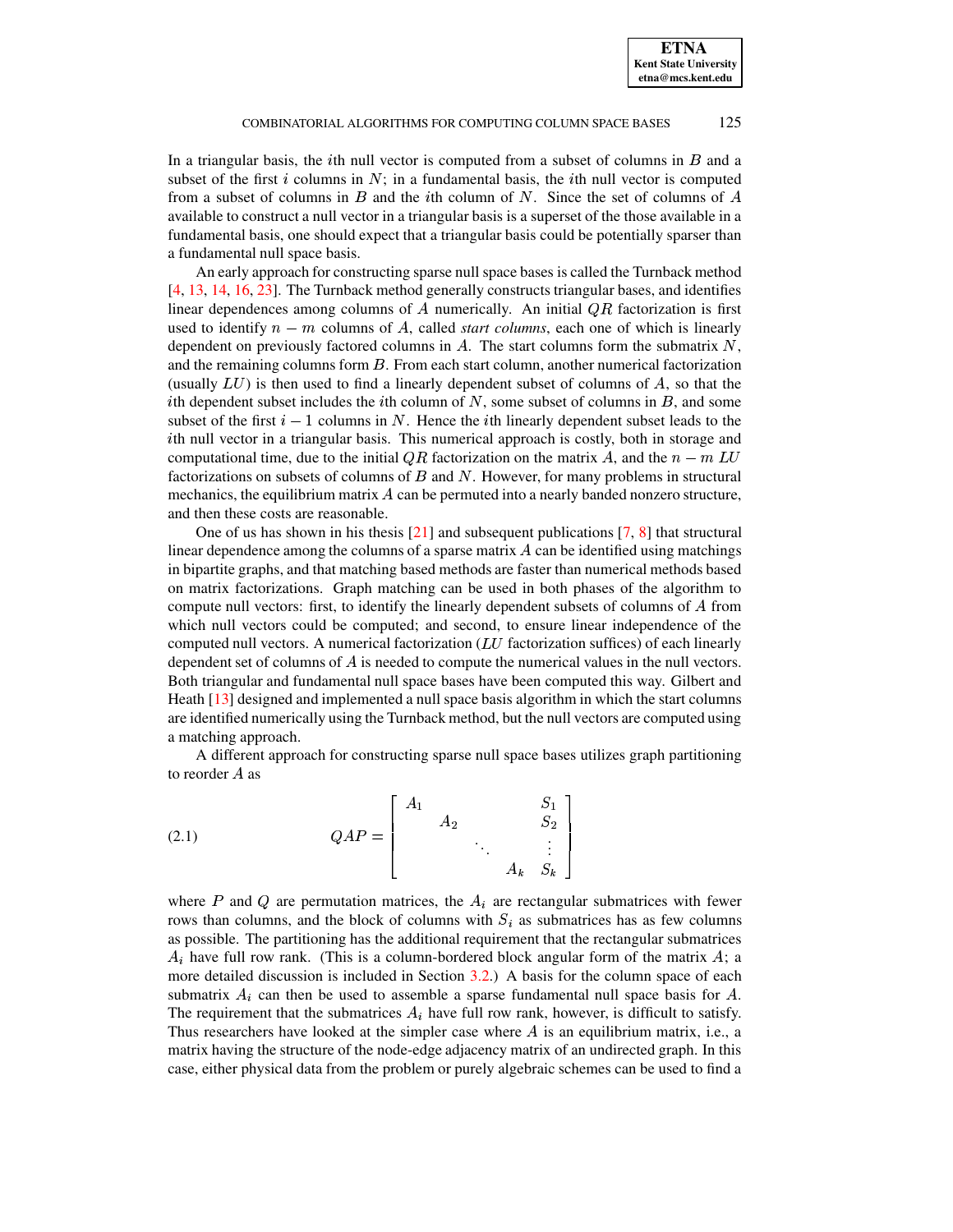partitioning that satisfies all the requirements [\[20,](#page-23-4) [22\]](#page-23-5).

Our work differs from earlier work on computing null space bases in several respects. It differs from earlier matching based approaches for computing null bases since we use matching based methods to compute bases with sparse inverses for the column space. We also employ a divide and conquer approach based on hypergraph partitioning for this problem. Finally, the results reported in earlier work, from the mid 1980s, are on relatively small matrices with hundreds of columns; we report results on much larger matrices.

**2.2. Graph-theoretic Concepts.** In this subsection we provide some basic definitions of graph concepts used in the rest of the paper. A more detailed review of relevant graph theory can be found in [\[9\]](#page-22-7).

A graph G is denoted by a pair of sets  $(V, E)$ , where V is a finite set of vertices and E, the set of edges, consists of tuples  $(u, v)$  of distinct vertices,  $u, v \in V$ . If we assign weights to the edges, then  $w(u, v)$  will denote the weight of the edge  $(u, v)$ .

A *path* in a graph  $G = (V, E)$  from a vertex u to a vertex u' is a sequence of vertices  $p = \langle v_0, v_1, v_2, \dots, v_k \rangle$ , where  $v_0 = u, v_k = u'$ , and  $(v_i, v_{i+1}) \in E$  for  $0 \le i \le k$ . We say a vertex  $u'$  is *reachable* from a vertex  $u$ , if there is a path from  $u$  to  $u'$  in the graph.

A *matching* M in an undirected graph  $G = (V, E)$  is a subset of edges  $M \subseteq E$  such that for all vertices  $v \in V$  at most one edge in M is incident on v. A vertex v is *matched* in a matching M if some edge in M is incident on  $v$  and it is *unmatched* otherwise. A matching is *perfect* if all the vertices in the graph are matched. If the edge  $(u, v) \in M$  $\lim_{x \to \infty} \frac{1}{x} \int_{0}^{x} f(x) dx$  and  $\lim_{x \to \infty} \frac{1}{x} \int_{0}^{x} \frac{1}{x} \int_{0}^{x} f(x) dx$   $\lim_{x \to \infty} \frac{1}{x} \int_{0}^{x} \frac{1}{x} \int_{0}^{x} f(x) dx$  and  $\lim_{x \to \infty} \frac{1}{x} \int_{0}^{x} \frac{1}{x} \int_{0}^{x} f(x) dx$ problem is the problem of finding a matching of maximum cardinality in a given graph. The *maximum weight matching problem* is the problem of finding a matching that maximizes the total weight of its edges; such a matching need not be a matching with maximum cardinality in the graph. A third variant problem is a *maximum cardinality matching with maximum weight*, which is the problem of finding among all maximum cardinality matchings the one of maximum weight. All of these matching problems are well-studied in the literature, and polynomial-time algorithms have been designed for all of them.

Matching problems and algorithms are easier on *bipartite* graphs. A graph  $G = (V, E)$ is bipartite if the vertex set  $V$  can be partitioned into two sets  $V_1$  and  $V_2$  such that any edge  $(u, v)$  has one vertex in  $V_1$  and one vertex in  $V_2$ . Hopcroft and Karp [\[15\]](#page-23-6) designed an  $O(|E| \sqrt{|V|})$  time algorithm for maximum cardinality bipartite matching, which is asymptotically the fastest known algorithm for this problem.

<span id="page-4-0"></span>**2.3. Structural Rank of a Matrix.** The *structural rank* of a matrix is the maximum rank among all matrices with the same nonzero structure but different numerical values. Thus the structural rank of a matrix is an upper bound on its numerical rank, and if the numerical values are chosen to avoid numerical cancellation, the two ranks are equal.

The structural rank of a matrix is equal to the cardinality of a maximum matching in the bipartite graph associated with the matrix. The bipartite graph  $G = (R, C, E)$  of a matrix  $A = (a_{ij})$  has a vertex  $r_i \in R$  for the *i*th row and a vertex  $c_j \in C$  for the *j*th column. Each nonzero  $a_{ij}$  in the matrix corresponds to an edge  $(r_i, c_j)$  in the bipartite graph. Every edge in E has one column vertex and one row vertex for its endpoints, and thus the row vertices  $R$ and column vertices  $C$  form the bipartition of the vertex set of  $G$ . Since the structural rank of the matrix is equal to the cardinality of the maximum matching in the bipartite graph, and is an upper bound on the numerical rank, every nonsingular matrix has a perfect matching in its bipartite graph.

A row-perfect matching M in the bipartite graph  $G$  of a matrix  $A$  (i.e., a matching in which every row vertex is matched) can be used to permute columns (or rows)  $\hat{A}$  to bring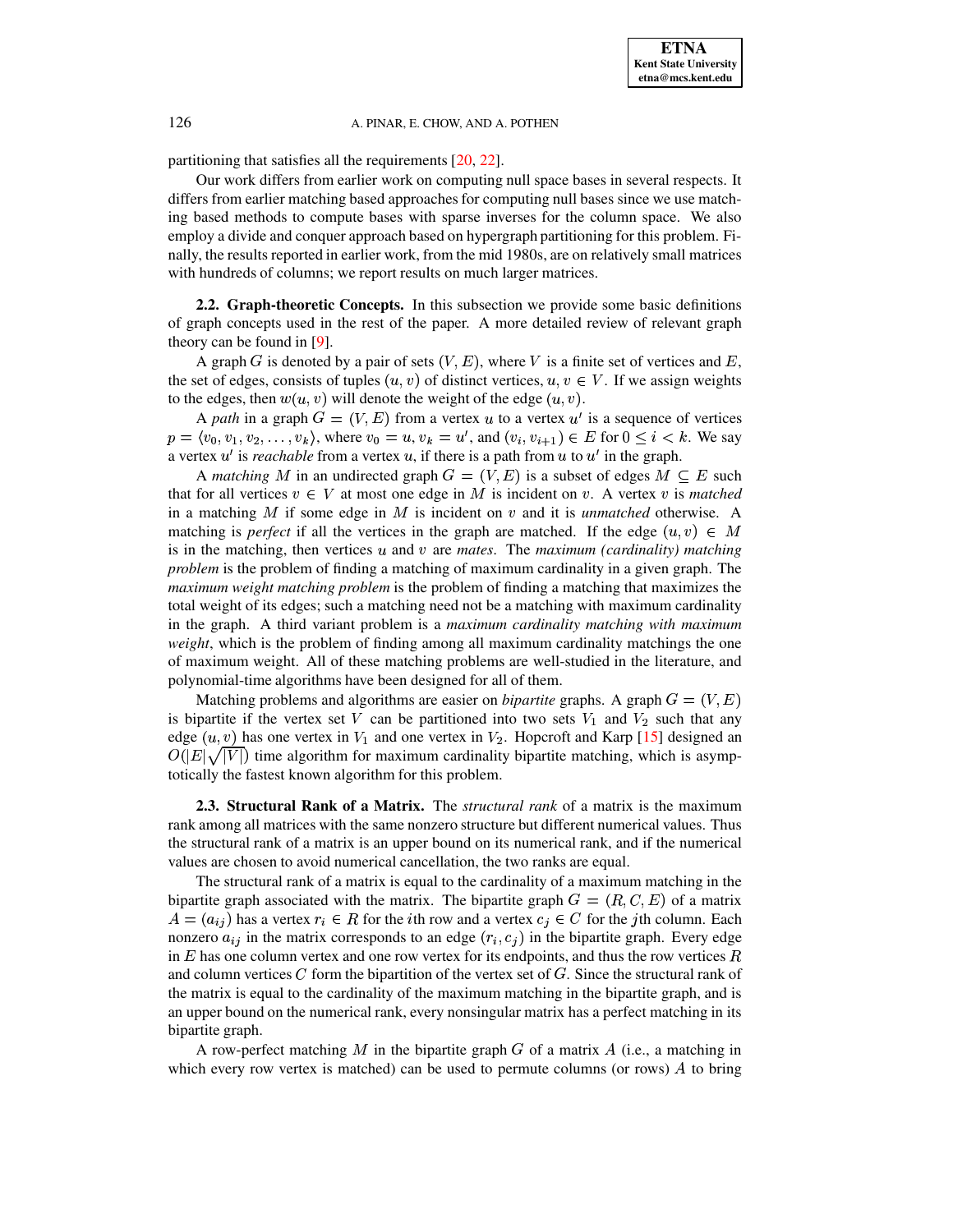## COMBINATORIAL ALGORITHMS FOR COMPUTING COLUMN SPACE BASES 127



FIG. 2.1. *A square matrix, its bipartite graph, and the permuted matrix with a nonzero diagonal.*

<span id="page-5-0"></span>nonzeros to the diagonal. Let A be a matrix with  $m$  rows and  $n$  columns, as in Section [1,](#page-19-0) and let the rows of A be ordered as  $r_1, r_2, \ldots, r_m$ . When we order the columns of the matrix as the  $\langle$  mate of row vertex  $r_1$ , mate of  $r_2, \ldots$ , mate of  $r_m$ , with respect to some row-perfect matching, we place m nonzeros on a "diagonal" of A, corresponding to the m edges in the matching. For a square matrix, this is indeed the diagonal of the matrix, as illustrated in Figure [2.1.](#page-5-0)

Throughout this paper we assume that the structural rank of a matrix is equal to its numerical rank, an assumption that has been called the *weak Haar property* (wHP) [\[21\]](#page-23-0). If numerical values are assigned to the nonzeros of the matrix  $\vec{A}$  randomly, then with high probability this assumption will be satisfied. Another approach is to assign algebraically independent values to the nonzeros (i.e., numbers that are not the roots of any multivariate polynomials with integer coefficients, since such roots form a set of measure zero); see Gilbert [\[12\]](#page-22-8).

In practice, matrices from applications do not satisfy the wHP; one cause is duplicate columns in the matrix  $A$ . In null space basis computations, failure of the wHP leads to even more sparsity than predicted by a matching based method in the null space basis. In both null space basis and column space basis computations, the numerical rank of a basis with full structural rank needs to be computed using a numerical factorization.

<span id="page-5-1"></span>**2.4. Structure of the Inverse of a Matrix.** The sparsity structure of the inverse of a square, non-singular matrix is determined by the path structure of the directed graph of the matrix. The directed graph  $G = (V, E)$  of a square matrix  $F = (f_{ij})$  of order m has the vertex set  $\{v_1, v_2, \ldots v_m\}$ , (where both the *i*th row and column are represented by the vertex  $v_i$ ; and the edge set

$$
E = \{(v_i, v_j) : i \neq j \text{ and } f_{ij} \neq 0\}.
$$

We assume all diagonal entries of  $F$  are nonzero. Note that the existence of the inverse relies on the nonsingularity of  $F$ , which implies the existence of a perfect matching in the bipartite graph of  $F$ ; thus the columns of  $F$  could be permuted to place  $m$  nonzeros on the diagonal.

The *transitive* closure of a directed graph  $G = (V, E)$  is the directed graph  $G^* =$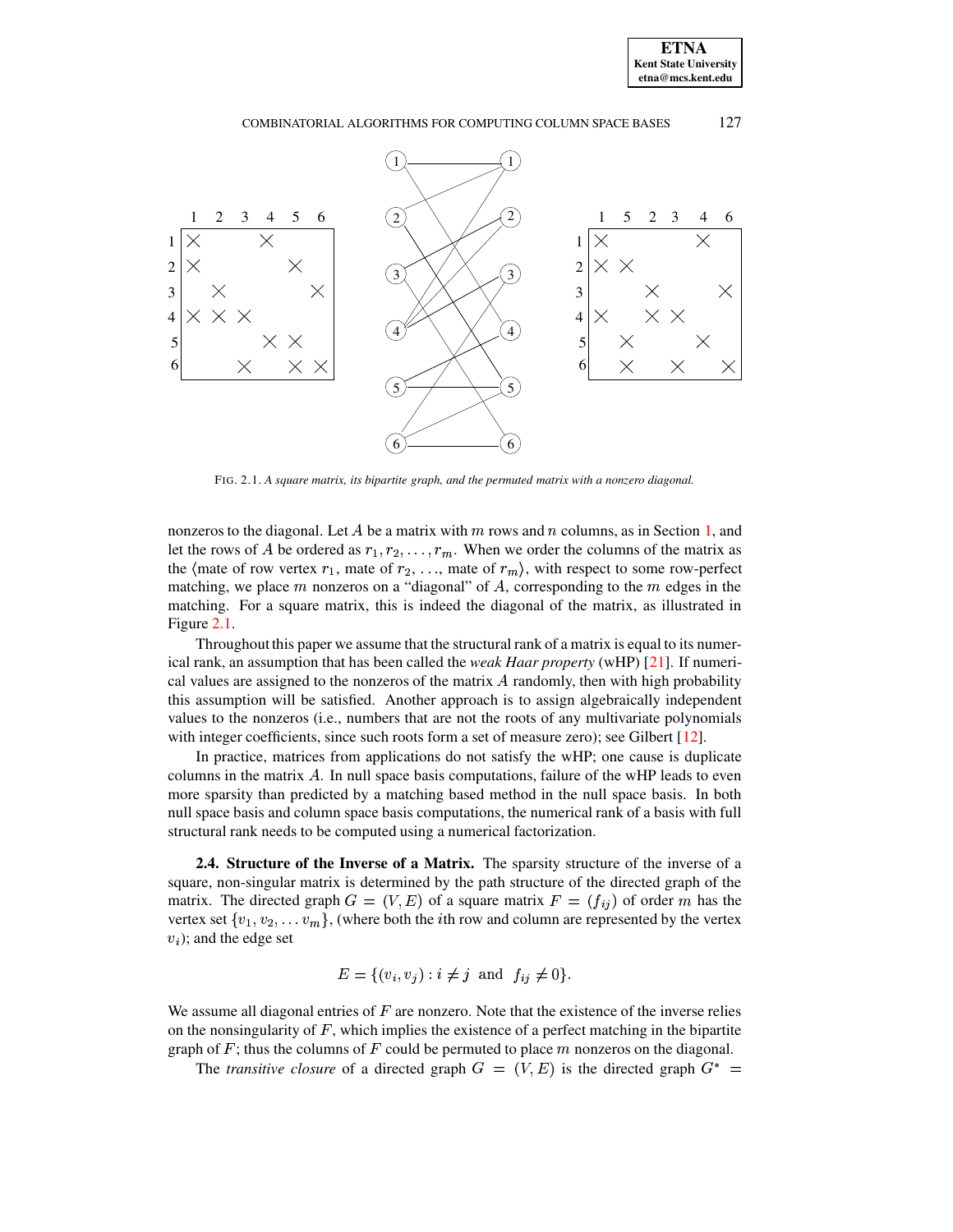

<span id="page-6-1"></span>FIG. 2.2. A matrix F (top left), the directed graph G of its transpose  $F<sup>T</sup>$  (top right), the transitive closure of *(G (bottom left), and the structure of its inverse matrix*  $F^{-1}$  *(bottom right).* 

 $(V, E^*)$ , which has an edge corresponding to every directed path in G. That is,

 $^* = \{(v_i, v_j) : \text{ if and only if } i \neq j \text{ and a directed path joins } v_i \text{ to } v_j \text{ in } G\}.$ 

Gilbert [\[12\]](#page-22-8) discusses the equivalence between the graph of  $F^{-1}$  and the transitive closure of the graph of  $F<sup>T</sup>$  (the latter graph is equivalent to the directed graph of F with the edge directions reversed); this equivalence again assumes that the numerical values of the nonzeros in  $F$  are algebraically independent. An example is illustrated in Figure [2.2.](#page-6-1)

<span id="page-6-0"></span>**3. Greedy Approaches for Finding a Basis with a Sparse Inverse.** The problem of selecting *m* columns from an  $m \times n$  matrix A to form a structurally nonsingular matrix B is equivalent to finding a row-perfect matching in the bipartite graph of  $A$ . However, we need a basis that preserves its sparsity after inversion. We could try to obtain a sparse  $B^{-1}$ by making  $B$  as sparse as possible. This can be achieved by solving a weighted bipartite matching problem, with the weight of each edge equal to the degree of the column vertex it is incident on. A perfect matching in this bipartite graph finds a submatrix of  $m$  columns with the fewest nonzeros, which is structurally nonsingular. However, sparsity in  $\hat{B}$  does not guarantee sparsity in its inverse. A well-known example of this is a tridiagonal matrix, which has a completely dense inverse. As discussed in Section [2.4,](#page-5-1) the structure of the inverse of a matrix F is given by the transitive closure of the directed graph of the transposed matrix  $F<sup>T</sup>$ , and thus what is important is not the sparsity but the path structure in the directed graph of  $B<sup>T</sup>$ . Each edge in the transitive closure of a graph corresponds to a directed path in the graph, and thus we need to choose  $B$  to minimize the number of vertices reachable by a directed path from a given vertex in the directed graph of  $B<sup>T</sup>$ . Since a block diagonal matrix  $B$  is composed of decoupled blocks, the directed graph of  $B<sup>T</sup>$  consists of several connected components, one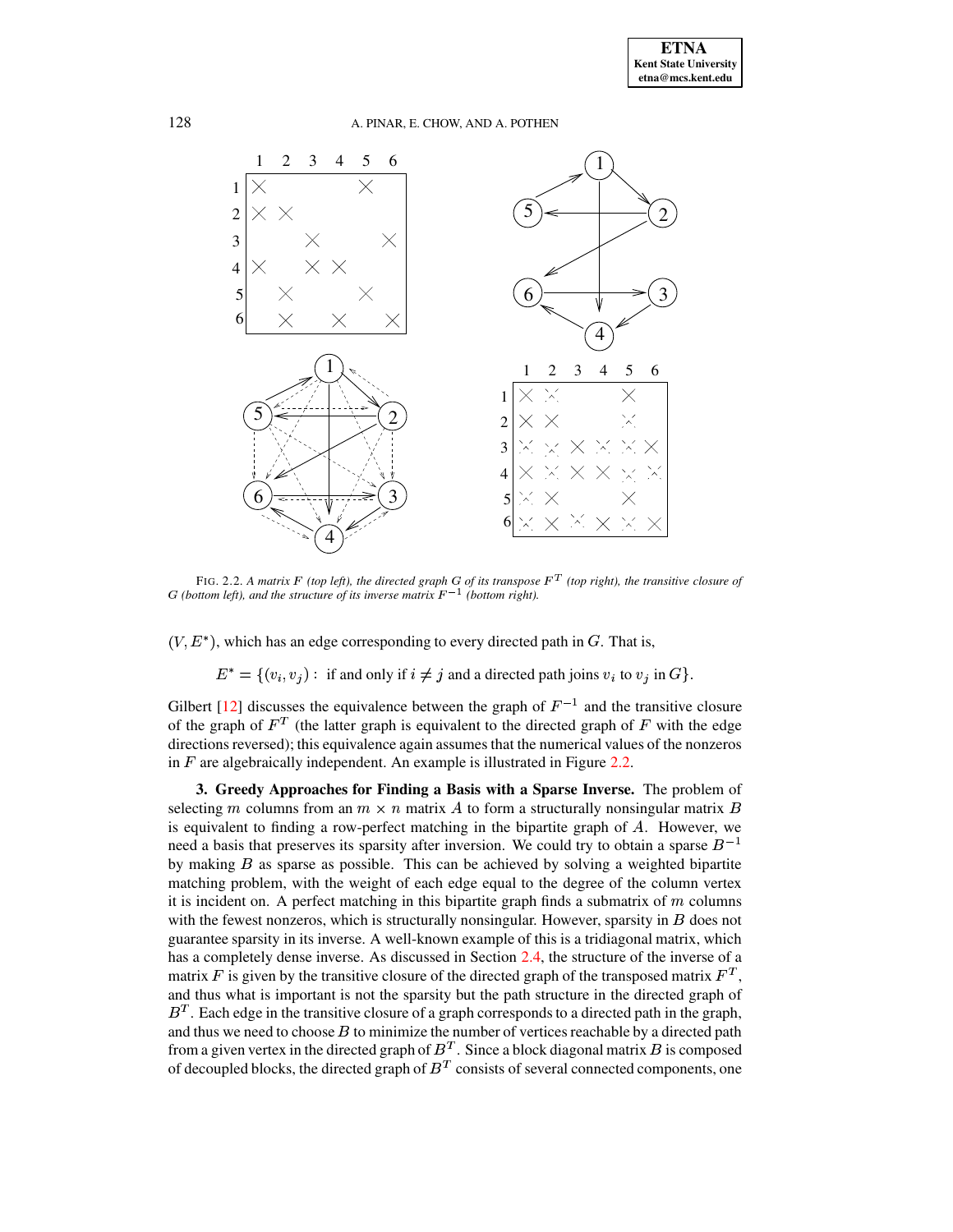# COMBINATORIAL ALGORITHMS FOR COMPUTING COLUMN SPACE BASES 129



<span id="page-7-0"></span>FIG. 3.1. *Three block angular forms of matrices.*

for each block; this structure limits the number and lengths of directed paths in the directed graph of  $B<sup>T</sup>$ . Thus a block diagonal matrix is one effective method to limit reachabilities and the number of nonzeros in  $B^{-1}$ . However, many matrices might not possess a block diagonal basis with small block sizes; such matrices might nonetheless have a block angular basis, in which a group of coupling columns is present in addition to the diagonal blocks.

Three block angular forms of a sparse matrix are shown in Fig. [3.1.](#page-7-0) The form that applies to our situation is the column bordered block angular form. In this form, the diagonal blocks are coupled by the submatrices in the last block of columns.

In this section, we present greedy techniques that find block angular bases for the column space. Our techniques rely on adding columns to a partial basis one by one. When choosing a column to add, we require that it should increase the structural rank of the partial basis by one; the column should also minimize a cost function that attempts to keep the block sizes small and the number of blocks in the partial basis large. The proposed methods call for efficient techniques for detecting whether a column increases the structural rank, for updating the block structure of the matrix as new columns are added, and for searching the space of candidate columns to add to the basis.

<span id="page-7-2"></span>**3.1. Feasibility.** For structural nonsingularity of a matrix  $B$ , it is necessary and sufficient that  $B$  should have a perfect matching in its bipartite graph. While constructing the basis, we choose columns so that each column increases the size of the matching in the bipartite graph, and hence the structural rank of the matrix by one. We use an *augmenting path* to determine if a column increases the structural rank, a technique that has been used earlier in null-space basis computations [\[8\]](#page-22-6).

Consider a bipartite graph  $G = (R, C, E)$  and a matching M in this graph. We will use  $c_i$  to denote a column vertex belonging to the set C, and  $r_i$  to denote a row vertex belonging to the set R. An augmenting path  $\langle c_0, r_0, c_1, r_1, \ldots, c_k, r_k \rangle$  is a path between two unmatched vertices  $c_0$  and  $r_k$ , whose edges alternate between matched and unmatched edges. The set of matched edges in the augmenting path,  $M_0$ , is  $M_0 = \{(r_i, c_{i+1}) : 0 \leq i \leq k\}$ , with  $M_0 \subseteq M$ . The set of unmatched edges in the augmenting path,  $M_1$ , is  $\overline{M}_1 = \{(c_i, r_i) :$  $0 \leq i \leq k$ . Note that by the definition of an augmenting path, the cardinality of  $M_1$  is one more than that of  $M_0$ . If an augmenting path exists, then the size of the matching M can be increased by interchanging the matched and unmatched edges along the path. Hence  $M' = (M \setminus M_0) \cup M_1$  is a matching whose cardinality is one greater than that of M. To determine if a column increases the size of the matching, we search for an augmenting path starting with this column. If one exists, then this column increases the size of the matching and thus is feasible. A more detailed discussion on augmenting paths can be found in [\[9\]](#page-22-7). Figure [3.1](#page-7-2) illustrates an example.

<span id="page-7-1"></span>**3.2. Cost Function.** Among the feasible columns, we want to choose one that perturbs minimally the block diagonal structure of the partial basis. Initially each row is a block by itself. When the first column is included in the basis, all of the rows in which it has nonzeros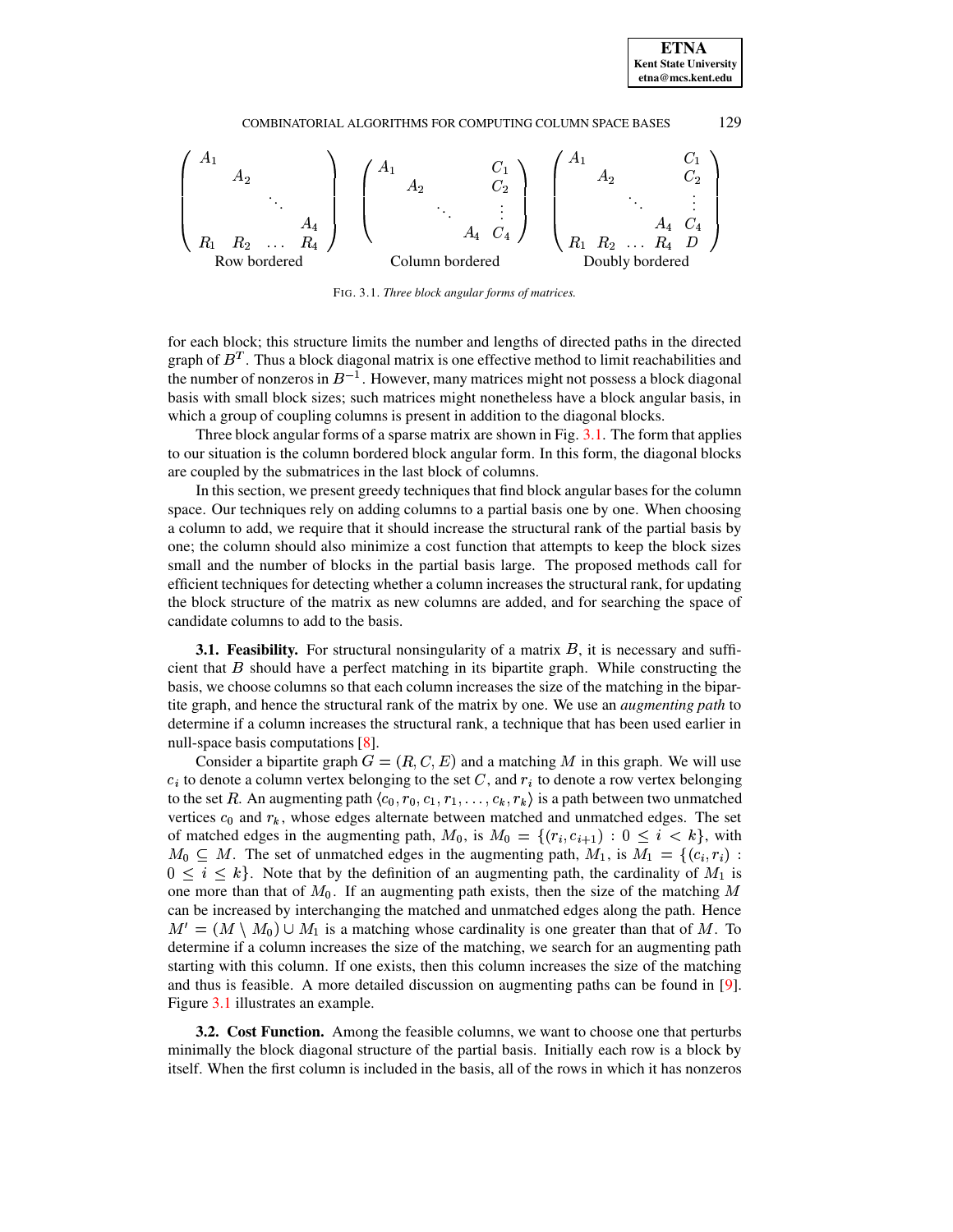

FIG. 3.2. *Checking the feasibility of a column. We check if column* ³k´ *can be added to the current basis* consisting of columns  $c_0$ ,  $c_1$ , and  $c_2$ . An augmenting path that starts with  $c_3$  and ends at  $r_3$  is shown in the graph in the middle of the Figure. The matrix with column c3 added to the basis is shown on the right.

are merged into a single block.

Given a partial block diagonal basis, consider the addition of a new column to the basis. The set of rows in which the new column has nonzeros can be organized into blocks induced by the block structure of the current basis. The addition of the new column to the basis will cause these blocks to be merged into a single new block. We define the current cost of a column as the difference between the square of the new block size and the sum of squares of the sizes of the blocks it merges. More precisely, let a candidate column  $c$  have nonzeros in the current blocks  $1, 2, \ldots, k$ , and let  $m_i$  denote the current size of the *i*th block. If column c were to be added to the current basis, it would cause these  $k$  blocks to be merged into a single block, and the current cost of the column  $c$  would become

<span id="page-8-0"></span>(3.1) 
$$
\left(\sum_{i=1}^{k} m_i\right)^2 - \sum_{i=1}^{k} m_i^2.
$$

At each step, we choose a column that has the least cost among all columns not yet in the basis. The first term of the cost function in  $(3.1)$  is an upper bound on the number of nonzeros in the inverse of the merged block, and thus the cost of a column corresponds to the increase in this upper bound.

However, a basis  $B$  computed by using this cost function will not in general be block diagonal (with small block sizes), since the cost function does not look ahead of the current step in order to ensure small diagonal blocks. A more global view of the nonzero structure of the matrix  $\vec{A}$  is required to identify diagonal blocks of small size in a basis  $\vec{B}$ . However, the cost function creates disjoint blocks of small sizes in the partial basis and delays the merger of such blocks as long as possible until such merger becomes necessary to obtain a basis. Hence we expect to obtain a block angular structure for the basis  $B$  rather than a block diagonal structure.

The block angular structure of the basis leads to short directed path lengths for most vertices, while a few vertices corresponding to the coupling columns are involved in longer directed paths. The transitive closure of the directed graph of such a basis leads to few 'fill edges' for the many vertices in the first set, and to greater 'fill' for the few vertices in the second set. Thus this approach leads rather to sparse inverses in the column basis  $B$ .

Computing the cost of a column only requires identifying the blocks its rows belong to, and this can be implemented efficiently. However, adding a column to the basis could change its block structure, and consequently the costs of many other columns. Specifically, adding a column to the basis changes the costs of all columns that have a nonzero in a row of a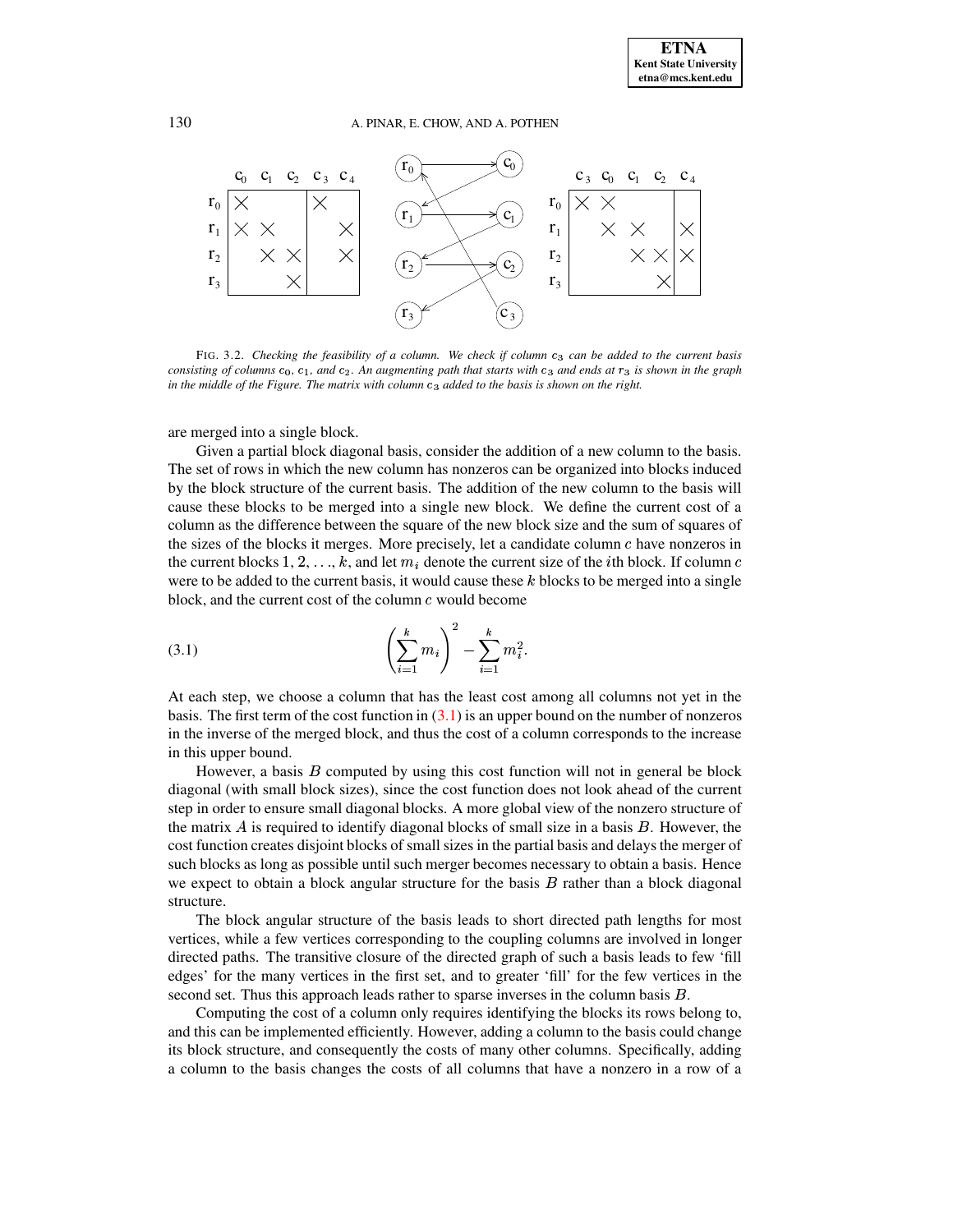block that the column is incident on. Recall that we work on matrices in which the number of columns is much larger than the number of rows, and thus updating costs of columns after each time we add a column could be time consuming.

The block structure of the basis changes dynamically as new columns are added. The efficiency of our heuristics in this section rely on effective data structures to maintain the block structure of the basis. Combinatorially this problem is equivalent to implementing disjoint set operations. Each block can be considered as a set of rows, and each column added to the basis is equivalent to a sequence of union operations on the sets of its rows. A detailed discussion on data structures for disjoint sets can be found in [\[9\]](#page-22-7).

**3.3. Searching the Space of Candidate Columns.** In the previous two subsections we discussed first how to find a feasible column, and next our greedy strategy to choose a column. Now we will discuss our techniques to efficiently search for a column to add to the basis. A brute-force approach will search all columns to find a feasible column with minimum cost, and will not be efficient. Here we propose two algorithms to search for candidate columns. The first method is column based and maintains a priority queue of columns with respect to their costs, whereas the second method is row based and chooses the next column among those that can be matched to a given row. In the next two subsections we discuss these two heuristics.

<span id="page-9-0"></span>**3.3.1. Column-based Search.** Our column-based search algorithm, as illustrated in Algorithm [1,](#page-10-1) maintains a priority queue of columns with respect to their costs. The feasibility of a column with the minimum cost is tested, and if feasible, it is added to the basis. To determine the feasibility of a column we look for an augmenting path that starts with it. If we reach an unmatched row, then the column is feasible, since it increases the structural rank by one. If there is no augmenting path that starts with this column, then it is infeasible and is discarded for the rest of the algorithm.

The critical part of this heuristic is updating the costs of columns after adding a column to the basis, and the consequent update to the block structure. Initially, we consider each row as a separate block; thus the cost of column  $c_i$ , from [\(3.1\)](#page-8-0), is  $deg(c_i)^2 - deg(c_i)$ , where ¦¼m½  $(c_i)$  is the number of nonzeros in column  $c_i$ . After a column is added, the new block structure changes the costs of some columns. Recomputing the costs of all columns will not be efficient, and we have to restrict the updates to only those columns whose costs are changed.

The cost of a column changes only if one of the blocks it is adjacent to is merged into a bigger block. These are exactly the columns at a distance two (edges) from the column  $c_i$  in a bipartite graph representation in which each diagonal block in the current basis is represented by a block row vertex and a block column vertex. Equivalently, these columns are at a distance two from the columns in the current basis in the bipartite graph that represents the original matrix A. Based on this observation, after adding a column  $c<sub>i</sub>$  to the basis, we generate a list of columns adjacent to rows in the new block generated by the column  $c_i$  and update their costs. Our algorithm is presented as Algorithm 1.

The most time-consuming part of the Column algorithm is updating the costs of columns after adding a column to the basis. Moreover, since we are working on matrices that have many more columns than rows, the column based heuristic has a a huge search space, and this leads to slow runtimes.

The time complexity of this algorithm is not easy to compute since the block sizes grow through the union of smaller blocks as columns are added to the basis during the algorithm. However, a worst-case bound (that is not realistic for sparse problems) is as follows. The dominant computation is updating the costs of the columns at a distance two from the columns in the current basis. The costs of all these columns can be updated in time proportional to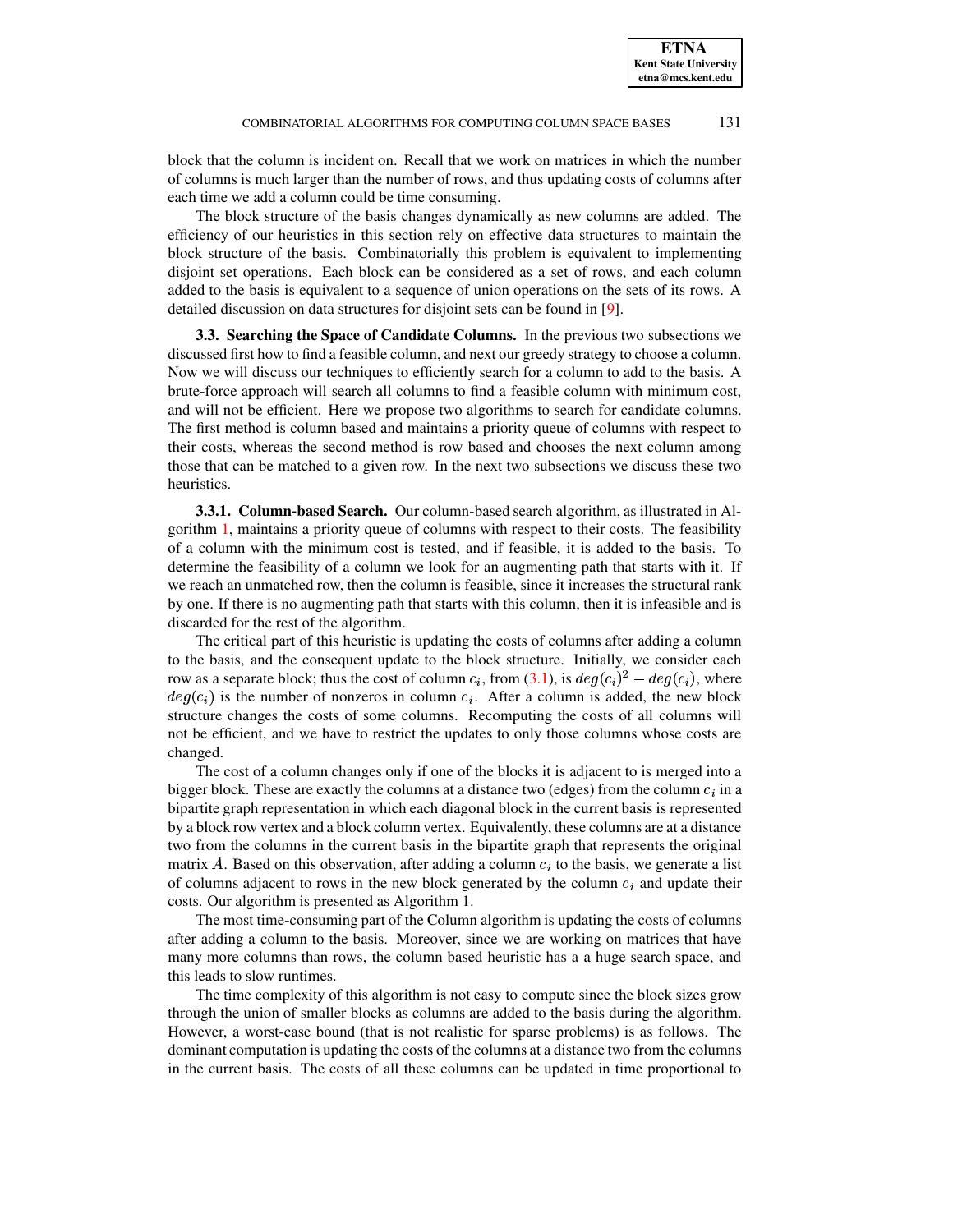1: Set  $B = I$  and assign a cost to each column of A

2: **for**  $i = 1$  to  $m$  **do** 

3: **repeat**

- 4: Choose an unmatched column vertex  $c$  with the minimum cost
- 5: Search for an augmenting path beginning at vertex  $c$
- $6:$  If no augmenting path can be found, then remove  $c$  from further consideration
- 7: **until** an augmenting path is found
- 8: Denote the final vertex on this path by  $r$
- 9: Replace the r-th column of B by the c-th column of A, and add  $r$  and  $c$  to the set of matched vertices
- 10: Update the cost of each unmatched column of  $A$  at a distance of two from columns in the same block as  $c$

11: **end for**

**Algorithm 1:** Column algorithm for computing a basis that has a sparse inverse.

 $nnz(A)$ , the number of nonzeros in A, after a new column is added to the basis. Since there are m such column additions, the total cost of the column updates is  $O(m \text{ nnz}(A))$  time.

<span id="page-10-3"></span>**3.3.2. Row-based Search.** The row-based algorithm restricts the search space of columns whose costs need to be updated at each step to only those columns that can be reached by an augmenting path from a given row. We compute the cost of each unmatched column we reach, and choose one with minimum cost. This avoids the burden of updating column costs after each step. The row-based algorithm is presented as Algorithm [2.](#page-10-2)

- <span id="page-10-2"></span>1: Set  $B = I$  and assign a cost to each column of A
- 2: **for**  $i = 1$  to  $m$  **do**
- 3: Select an unmatched row vertex  $r$
- 4: Search for all augmenting paths beginning at vertex  $r$ , and denote the set of final vertices on these paths by  $C_r$
- 5: Compute the cost of every column in  $C_r$ , and select a column  $c$  of minimum cost
- Replace column  $r$  of  $B$  by the cth column of  $A$ , and add  $r$  and  $c$  to the set of matched vertices

# 7: **end for**

**Algorithm 2:** Row algorithm for computing a basis that has a sparse inverse

In this algorithm, the order in which the rows are considered is not specified (line 3 of Algorithm [2\)](#page-10-2). However, the quality of the solutions depends on the order in which the rows are processed. In our experiments we used ascending and descending number of nonzeros per row, as well as random orderings.

As in the column algorithm, the time complexity of the row algorithm can be bounded by  $O(m \text{ nnz}(A))$ . However, we expect the row algorithm to be faster than the column algorithm, since the costs of only the columns in the set  $C_r$  needs to be computed when the row r is matched to some column.

<span id="page-10-0"></span>**4. A Top-down Approach.** The greedy heuristics described in Section [3](#page-6-0) work in a bottom up fashion, in which columns are added to a partial basis one by one, while trying to preserve a block angular form in the basis (and thereby sparsity in the inverse of the basis) as far as possible. In this section, we describe a top-down approach, where we remove columns from  $\vec{A}$  in order to decompose the resulting matrix into multiple diagonal blocks. The idea is

<span id="page-10-1"></span>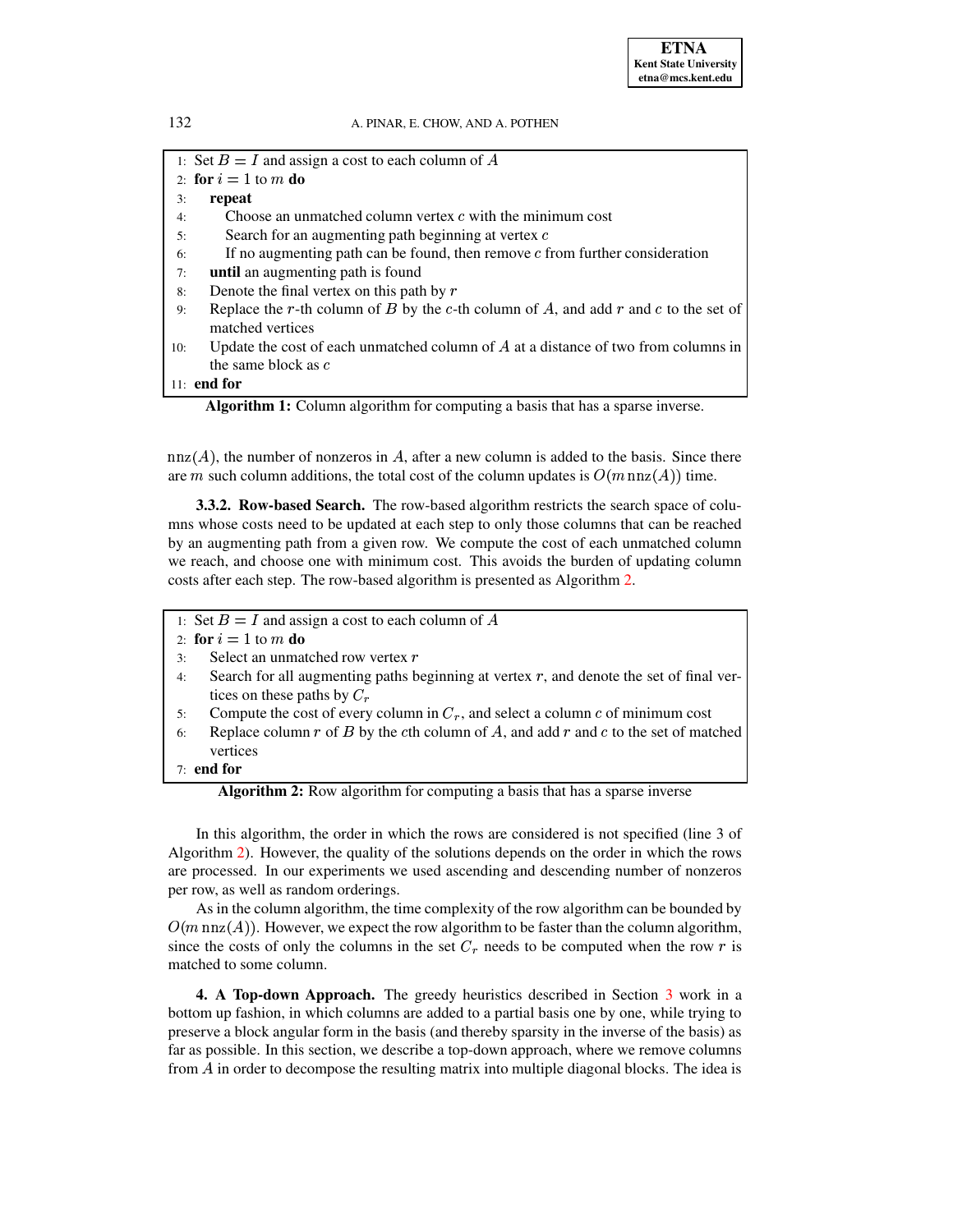# COMBINATORIAL ALGORITHMS FOR COMPUTING COLUMN SPACE BASES 133



FIG. 4.1. *Permuting a matrix to block angular form with hypergraph partitioning.*

<span id="page-11-0"></span>analogous to the nested dissection algorithm used to order sparse matrices to preserve sparsity during factorization. In this section, we discuss how to remove a small set of columns to decompose the residual matrix into two block diagonal submatrices. Then we propose a divide-and-conquer method that recursively applies this idea to choose a basis with small diagonal blocks.

<span id="page-11-1"></span>**4.1. Permuting Matrices to Block Angular Form.** A block angular matrix is composed of independent blocks on the diagonal along with coupling rows and columns, as was illustrated in Figure [3.1.](#page-7-0) The block angular forms of a matrix can be exploited for parallel computation of  $LU$  and  $QR$  factorizations, and in decomposition algorithms to solve linear programming problems. Pinar et al. studied the problem of permuting a matrix to block angular form [\[2,](#page-22-9) [18,](#page-23-7) [19\]](#page-23-8). A thorough discussion on methods to permute matrices to block angular form can be found in [\[2\]](#page-22-9). Here we consider hypergraph models for the problem of computing a column bordered block angular form.

A hypergraph  $HG$  is defined by a set of vertices V, and a set of hyperedges  $HE$ , where each hyperedge is a subset of the vertices  $V$ . The nonzero structure of a matrix can be represented by a hypergraph, where each row is represented by a vertex, and each column is represented by a hyperedge. Each hyperedge representing a column contains those row vertices in which the column has nonzero elements. An example is illustrated in Figure [4.1.](#page-11-0) We call this a column hypergraph representation, since the hyperedges correspond to columns. An alternative row hypergraph representation for a matrix would represent columns by vertices and rows by hyperedges. However, in this context, a column hypergraph representation is the appropriate one.

The hypergraph partitioning problem is the problem of decomposing the vertices of the hypergraph into two or more parts, so as to minimize the number of hyperedges with vertices in different parts, while keeping the numbers of vertices in the parts roughly equal. A hyperedge whose vertices belong to more than one part is a *cut* hyperedge; a hyperedge whose vertices belong to only one part is an *internal* hyperedge. Hypergraph partitioning can be used to identify a permutation of the matrix to a block angular form. Given a partitioning of the hypergraph, we can permute the matrix so that vertices in the first (second) part define the rows in the first (second) block, and columns corresponding to internal hyperedges define the columns of the two blocks. Cut hyperedges constitute the coupling columns. By definition of hypergraph partitioning the blocks of the matrix will be block diagonal. Minimizing the cut size while partitioning the hypergraph minimizes the number of coupling columns in the block angular form of the matrix, and the size balance among parts of the hypergraph translates to balance among blocks of the matrix. Fig. [4.1](#page-11-0) illustrates these concepts.

**4.2. A Divide-and-Conquer Algorithm.** The technique presented in the previous section can be used to find a block angular basis. We can partition the hypergraph so that the number of rows in each block is below a prescribed threshold. This can be done either by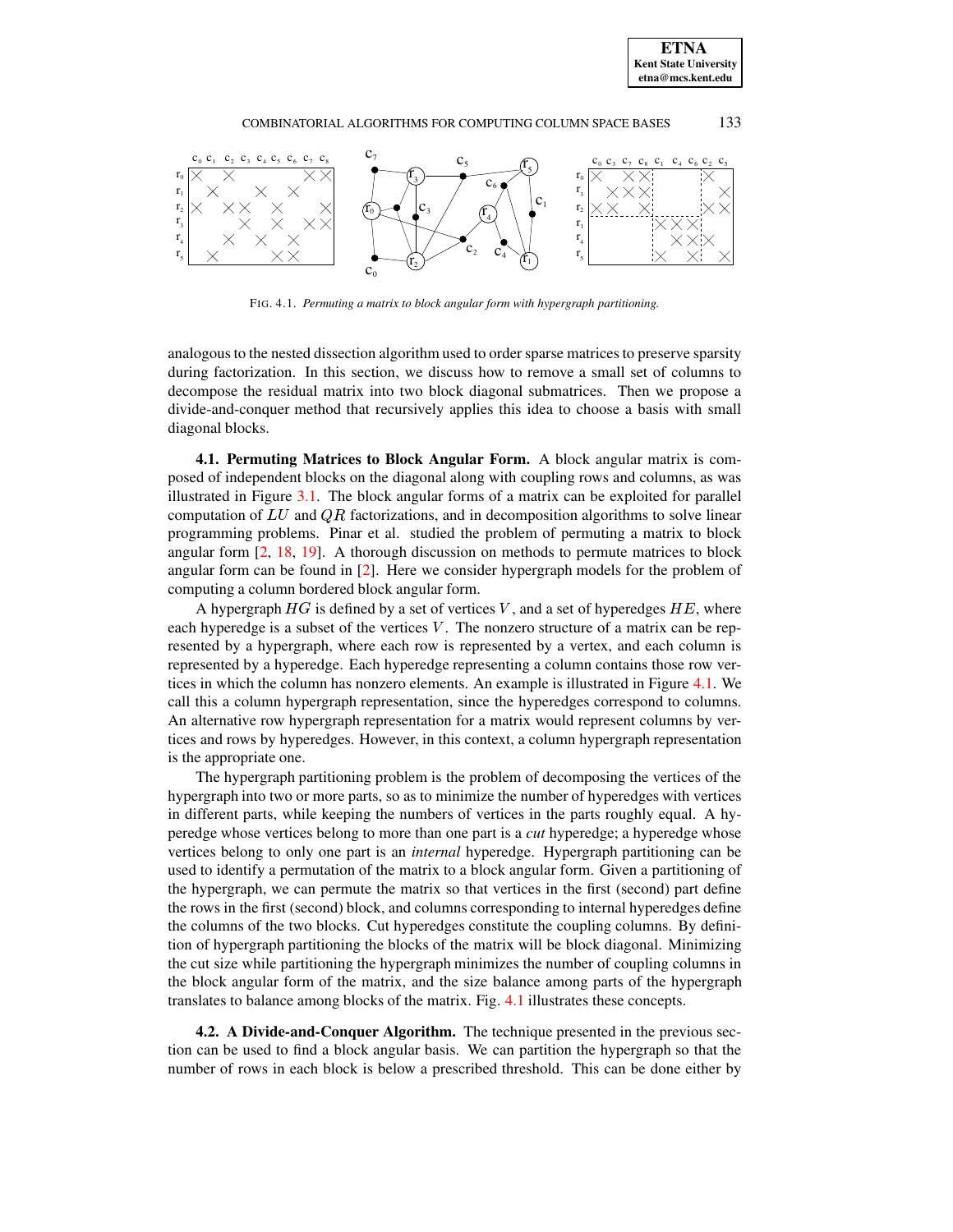determining the minimum number of parts that guarantees that the number of rows in each block is below the threshold, or by partitioning the hypergraph recursively until each block is smaller than the threshold.

Merely finding a block angular submatrix is not sufficient for our purposes. We need to extract a subset of a basis from each diagonal block, so each such submatrix should have at least as many columns as rows, and further it should be structurally non-singular. There is no guarantee that hypergraph partitioning will preserve full row rank (either structural or numerical) in the decomposed submatrices. It is impractical to enhance the hypergraph partitioner to enforce the full row rank in the blocks. We postpone handling the structural nonsingularity constraint to a post-processing phase.

We first compute the block angular form of the matrix, and then run the column algorithm from Section [3.3.1](#page-9-0) to find a block diagonal sub-basis in each diagonal block. At the end of this step, some rows in each submatrix might remain unmatched, which means the number of columns chosen for the basis is smaller than the number of rows. In a post-processing phase, we run the row-based greedy algorithm to add columns to the basis from the set of coupling columns for structural nonsingularity. In our experiments, we have observed that only a few rows remain to be processed in the post-processing phase.

The time complexity of computing the block angular form is dominated by the complexity of the hypergraph partitioning algorithm, which needs to be recursively applied until the block sizes are small enough. Each partitioning step in the recursion can be implemented using the multilevel partitioning algorithm in time linear in the size of the hypergraph, which is nnz $(A)$  (the number of nonzeros in the matrix A). Thus the complexity of the hypergraph partitioning needed to compute the block angular form is bounded by  $\log m \operatorname{nnz}(A)$ . (Cur-rently available multilevel hypergraph partitioners, such as PaToH [\[24\]](#page-23-9), Mondriaan [\[25\]](#page-23-10), and hMETIS [\[17\]](#page-23-11), use a few heuristics in the coarsening and refinement steps, which require more than linear time, in order to improve the quality of the partitions.)

<span id="page-12-0"></span>**5. Experimental Results.** The Row, Column, and Top-down algorithms discussed in Sections [3.3.2,](#page-10-3) [3.3.1,](#page-9-0) and [4,](#page-10-0) respectively, were implemented in C and experiments were performed on a Sun Blade 100. The processor was a SPARC V9 operating at 502 MHz, with 128 MB of memory, running Solaris; the Gnu C compiler was used.

Initially we experimented with more than  $105$  problems from the Netlib LP test set [\[11\]](#page-22-10). We report results for every problem that has at least  $1,000$  rows,  $38$  problems in all. Of these, Table [5.1](#page-13-0) includes results for 26 problems. We report more detailed results on twelve other linear programming matrices later. Eight of these are multi-commodity flow problems from the 'ken' and 'pds' families; the other four problems are 'truss', 'cre-b', 'gosh' and 'd2q06c'. We also report results for a structural analysis problem, 'X135', and the 'pigs' matrices from animal breeding.

We experimented with additional problems from structural analysis [\[6\]](#page-22-0), and circuit simulations (obtained from Sandia National Labs), but these had column space bases that were block diagonal matrices, with small blocks; hence these problems were not interesting for our purposes.

We report the number of rows, columns, and average number of nonzeros in a column for the matrices in Table [5.1,](#page-13-0) and also the average number of nonzeros in a column of the column basis B and its inverse  $B^{-1}$ . The problems are ordered by the average number of nonzeros in a column of the basis inverse. For the first 20 problems, the bases were computed by the Top-down algorithm, by using PaToH [\[24\]](#page-23-9) as the hypergraph partitioner, where the the number of parts is chosen as  $\lceil m/200 \rceil$ , and 20% imbalance is allowed. For the last 6 problems, the results reported were computed by the Column algorithm, since it performed better than the Top-down algorithm for these problems. We see that 17 of the 26 matrices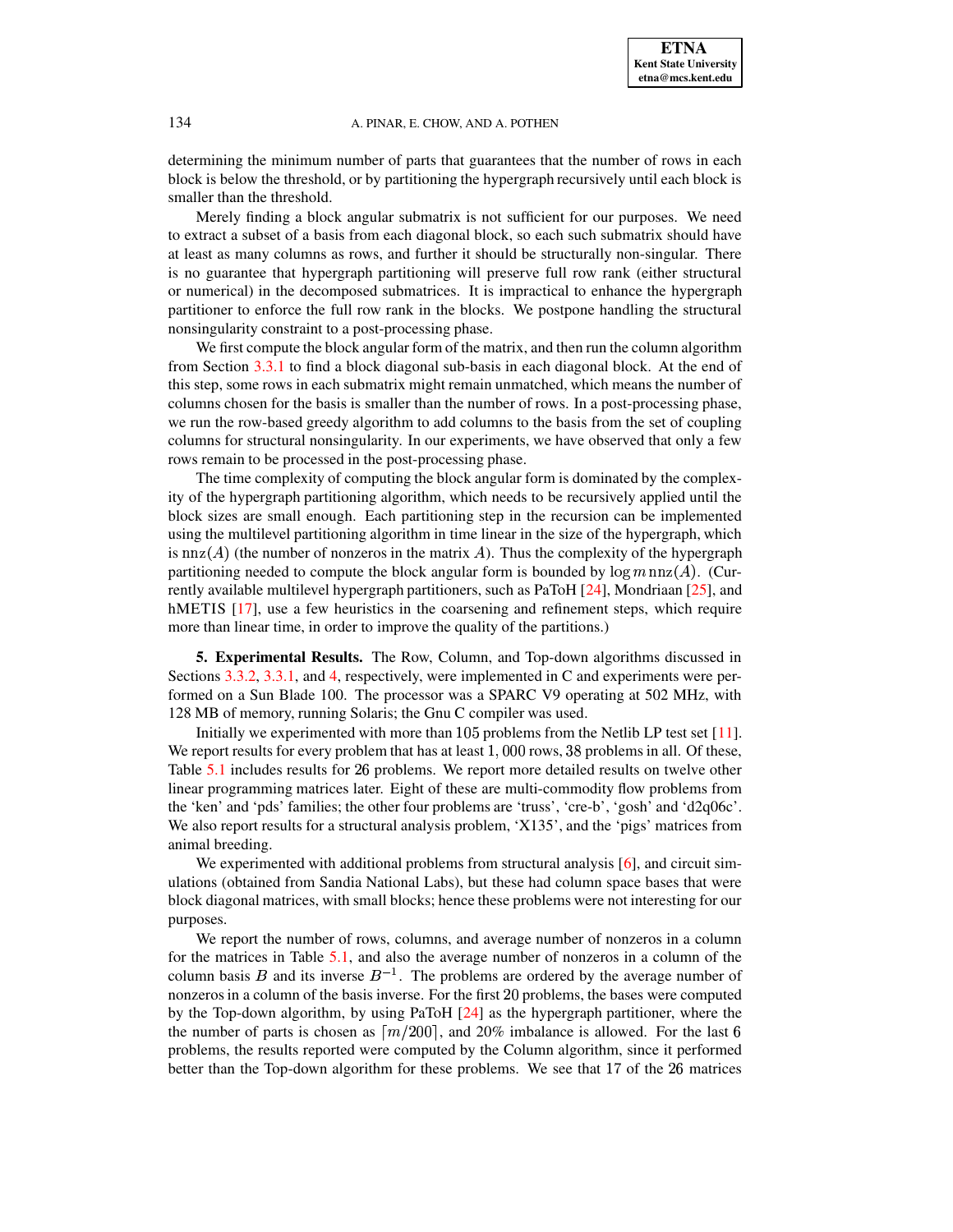#### COMBINATORIAL ALGORITHMS FOR COMPUTING COLUMN SPACE BASES 135

#### TABLE 5.1

<span id="page-13-0"></span>Sparsity in the bases and their inverses for LP matrices with at least 1000 rows from the Netlib LP collection. Here  $m$  is the number of rows,  $n$  is the number of columns, the number of nonzeros is  $|A|$ , and the average number of nonzeros in a column is  $|A|/n$ . The results show the average number of nonzeros in a column of the basis B and in its inverse  $B^{-1}$ . The results are reported for bases computed by the Top-down algorithm for most of the problems, *except for the last six. For the latter, the Column algorithm was employed.*

|            | $\boldsymbol{m}$ | $\it n$ | A /n | B /m | $B^{\cdot}$<br>/m |
|------------|------------------|---------|------|------|-------------------|
| 80bau3b    | 2,262            | 11,934  | 1.95 | 1.0  | 1.0               |
| fit2p      | 3,000            | 13,525  | 3.71 | 1.0  | 1.0               |
| $maros-r7$ | 3,136            | 9,408   | 15.4 | 1.0  | 1.0               |
| osa-07     | 1,118            | 25,067  | 5.78 | 1.0  | 1.0               |
| osa-14     | 2,337            | 54,797  | 5.79 | 1.0  | 1.0               |
| osa-30     | 4,350            | 104,374 | 5.79 | 1.0  | 1.0               |
| osa-60     | 10,280           | 243,246 | 5.79 | 1.0  | 1.0               |
| sctap2     | 1,090            | 2,500   | 2.92 | 1.0  | 1.0               |
| sctap3     | 1,480            | 3,340   | 2.92 | 1.0  | 1.0               |
| pilot87    | 2,030            | 6,680   | 11.2 | 1.2  | 1.5               |
| cre-a      | 3,428            | 7,248   | 2.51 | 1.3  | 1.7               |
| pilot      | 1,441            | 4,860   | 9.13 | 1.3  | 1.7               |
| cre-c      | 2,986            | 6,411   | 3.16 | 1.3  | 1.8               |
| cre-d      | 6,476            | 73,948  | 3.33 | 2.0  | 2.5               |
| sierra     | 1,227            | 2,735   | 2.93 | 1.9  | 3.6               |
| bn12       | 2,324            | 4,486   | 3.34 | 2.2  | 3.8               |
| ship12s    | 1,042            | 2,869   | 2.89 | 2.8  | 4.8               |
| ship121    | 1,042            | 5,533   | 2.94 | 2.8  | 6.1               |
| greenbea   | 2,389            | 5,598   | 5.55 | 4.3  | 8.0               |
| greenbeb   | 2,389            | 5,598   | 5.55 | 4.3  | 8.0               |
| ganges     | 1,309            | 1,706   | 4.07 | 2.7  | 9.3               |
| woodw      | 1,098            | 8,418   | 4.45 | 3.5  | 11                |
| stocfor2   | 2,157            | 3,045   | 3.07 | 2.3  | 21                |
| degen3     | 1,503            | 2,604   | 9.77 | 6.9  | 28                |
| stocfor3   | 16,675           | 23,541  | 3.09 | 2.3  | 35                |
| dfl001     | 6,071            | 12,230  | 2.91 | 2.1  | 48                |
|            |                  |         |      |      |                   |

have fewer than È nonzeros in an average column of the inverse basis of the column space. For 9 of these problems, a diagonal basis  $B$  was found.

Our aim in presenting the results in Table [5.1](#page-13-0) is to demonstrate that many linear programming constraint matrices have column space bases with sparse inverses. The 'baseline' for these results is the average number of nonzeros in a column of the original matrix  $A$ , which is what we would expect for a column space basis chosen at random. Notice that the average number of nonzeros in a column of the column space basis is often significantly lower than this baseline, and for many problems, the inverse of the column space basis does not incur much fill. We emphasize that we did not try to optimize the choice of parameters or options for the results reported above. It is possible that better choices of these values and better algorithms could lead to sparser bases for the five problems where the average number of nonzeros in a column is greater than ten. But these results should help dispel the folk wisdom that most optimization problems do not have sparse inverses for their column space bases.

We choose to report more detailed results on matrices from a subset of Netlib linear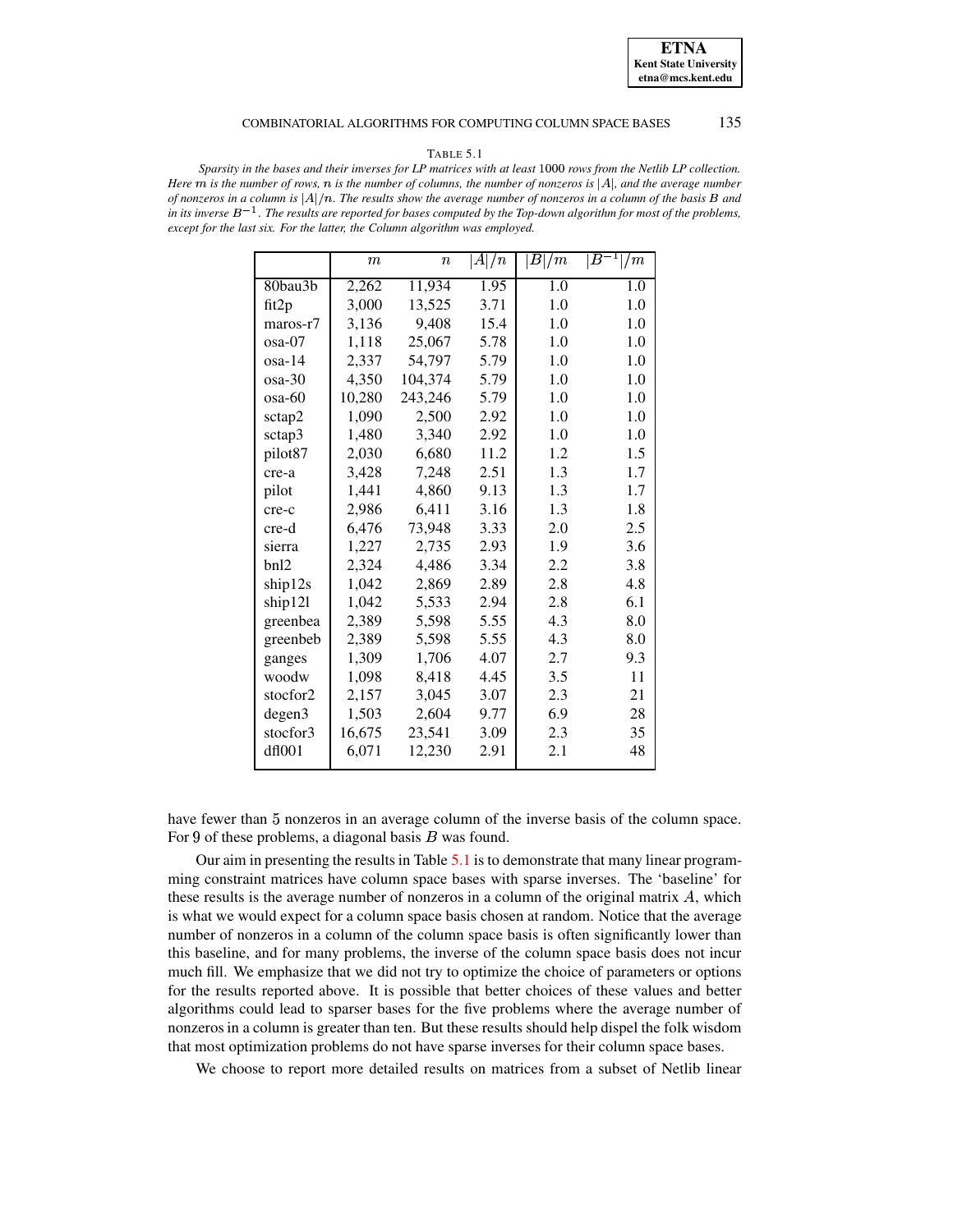#### 136 A. PINAR, E. CHOW, AND A. POTHEN

Additional matrices used in the experiments, showing the number of rows,  $m$ ; the number of columns,  $n$ ; the

| ABL.<br>٠ |
|-----------|
|-----------|

<span id="page-14-0"></span>*number of nonzeros*,  $|A|$ *; and the average number of nonzeros in a column,*  $|A|/n$ .  $m$   $n$   $|A| |A|/n$ truss 1,000 8,806 27,836 3.2 d2q06c 2,171 5,831 33,081 5.7 X135 4,182 26,346 61,064 2.3

| d2q06c | 2,171   | 5,831   | 33,081  | 5.7 |
|--------|---------|---------|---------|-----|
| X135   | 4,182   | 26,346  | 61,064  | 2.3 |
| gosh   | 3,790   | 13,455  | 99,953  | 7.4 |
| cre-b  | 7,240   | 77,137  | 260,785 | 3.4 |
| ken07  | 2,426   | 3,602   | 8,404   | 2.3 |
| ken 11 | 14,694  | 21,349  | 49.058  | 2.3 |
| ken 13 | 28.632  | 42,659  | 97,246  | 2.3 |
| ken18  | 105,127 | 154,699 | 358,171 | 2.3 |
| pds02  | 2.953   | 7.716   | 16.571  | 2.1 |
| pds06  | 9.881   | 29,351  | 63,220  | 2.2 |
| pds10  | 16,558  | 49,932  | 107,605 | 2.2 |
| pds20  | 33,798  | 108,175 | 232,647 | 2.2 |
| pigs-m | 6.119   | 9.397   | 25,013  | 2.7 |
| pigs-l | 17,264  | 28.254  | 75,018  | 2.7 |
| pigs-v | 105,882 | 174,193 | 463,303 | 2.7 |
|        |         |         |         |     |

programs (LPs) shown in Table [5.2.](#page-14-0) Problems from the 'ken' and 'pds' families, which are multi-commodity flow problems, permit us to study how the results scale as the problem sizes increase. Two problems in Table [5.2](#page-14-0) were selected from outside the Netlib set of LPs. X135 is a matrix from structural analysis that has a block diagonal basis  $B$  with block size bounded by four [\[6\]](#page-22-0). The 'pigs' matrices are least squares problems (transposed) from problems in animal breeding.

We examined the influence of row orderings on the the Row algorithm in determining the sparsity of the basis inverses and the computation time. We compared the original ordering, ascending order of the number of nonzeros in a row, descending order of the same, and random orderings, but did not see consistent improvement in either quantity over the original ordering.

In the following tables, the results are reported as the average number of nonzeros per column of B, denoted by  $|B|/m$ ; and the average number of nonzeros per column of its structural inverse, denoted by  $|B^{-1}|/m$ .

Table [5.3](#page-15-0) shows the influence of block size on the sparsity of the basis inverse for the Top-down method for three problems. For our hypergraph partitioner, we chose the number of parts as  $\lceil m/b \rceil$ , where b is the block size. Five different maximum block sizes were used: b = 50, 100, 200, 400, and 800. Ten trials were used for each block size, with each trial generating a different matrix decomposition. Note that the sparsities in the inverses are comparable to those obtained by the row method for 'X135'; better for 'ken18'; and better by an order of magnitude for the 'pigs-v' problem. When larger block sizes are allowed, the computation is faster and generally the sparsity varies less, as expected. Except for the 'pigs' matrices, the results are generally not too sensitive to the maximum block size. For the 'pigs' matrices, block sizes 50 and 100 gave poor results; a block size of 200 generally gave the best results.

Table [5.4](#page-17-0) compares the sparsity of the bases and their inverses for the three algorithms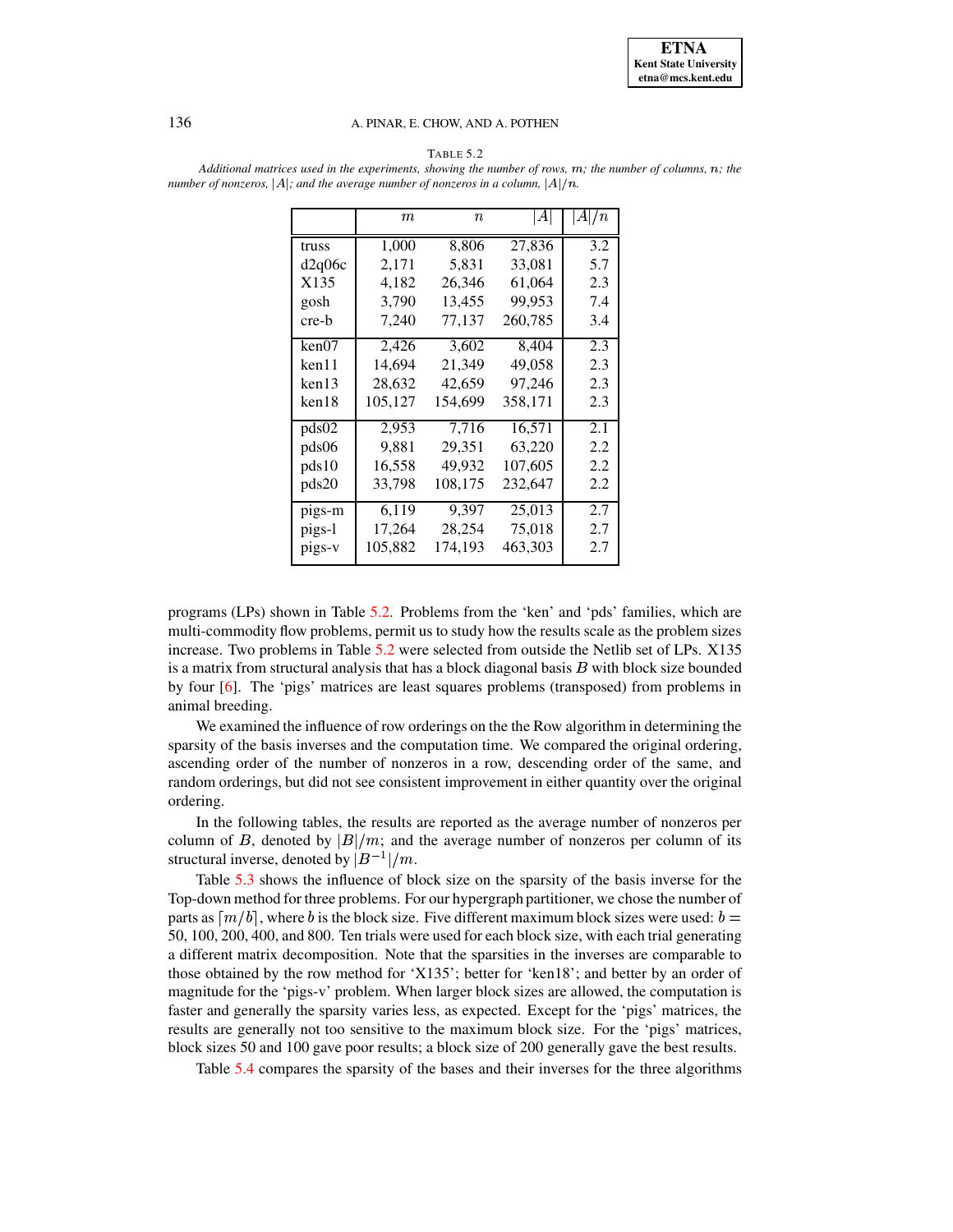#### <span id="page-15-0"></span>COMBINATORIAL ALGORITHMS FOR COMPUTING COLUMN SPACE BASES 137

|        | block | $ B^{-1} /m$ |      |      |         |
|--------|-------|--------------|------|------|---------|
|        | size  | mean         | min. | std. | time(s) |
| X135   | 50    | 1.04         | 1.04 | 0.00 | 1.07    |
|        | 100   | 1.04         | 1.04 | 0.00 | 0.91    |
|        | 200   | 1.04         | 1.04 | 0.00 | 0.72    |
|        | 400   | 1.04         | 1.04 | 0.00 | 0.56    |
|        | 800   | 1.04         | 1.04 | 0.00 | 0.42    |
| ken18  | 50    | 12.8         | 12.6 | 0.15 | 32.6    |
|        | 100   | 13.3         | 13.1 | 0.13 | 30.4    |
|        | 200   | 13.8         | 13.6 | 0.17 | 26.4    |
|        | 400   | 13.9         | 13.8 | 0.09 | 22.8    |
|        | 800   | 14.1         | 13.8 | 0.16 | 19.3    |
| pigs-v | 50    | 55.6         | 35.9 | 11.0 | 41.4    |
|        | 100   | 20.6         | 18.1 | 1.64 | 38.0    |
|        | 200   | 14.2         | 13.8 | 0.33 | 33.6    |
|        | 400   | 16.0         | 15.6 | 0.18 | 28.7    |
|        | 800   | 20.6         | 19.7 | 0.57 | 25.3    |

TABLE 5.3 *The influence of block size on the Top-down method for three problems.*

we have discussed thus far, the Row and Column algorithms and the Top-down algorithm. We include a fourth algorithm in the comparison, the Weighted matching algorithm (WM), which weights each column with the number of nonzeros in the column, and finds a rowperfect matching of minimum weight. This algorithm finds the sparsest column space basis B, although it does not directly control the number of nonzeros in the inverse of the basis.

The results in Table [5.4](#page-17-0) indeed show that the Weighted matching algorithm produces the sparsest bases  $B$ , but with inverses that could be much denser than those of other methods. Note that for all methods, the average number of nonzeros in a column of the column space basis  $B$  compares favorably with the average number of nonzeros in a column of the matrix , shown in Table [5.2.](#page-14-0)

Ranking the methods from worst to best in terms of the size of  $|B^{-1}|$ , we have the Weighted matching algorithm, the Row algorithm, the Top-down algorithm, and the Column algorithm. For the 'ken' and 'pds' families of problems, we note that there is a very slow degradation in the results as problem sizes increase. For the 'pigs' family of problems, the average number of nonzeros per column of the basis inverse decreases with problem size for the Top-down method.

The nonzero structures of the column space bases and their inverses, computed with the Weighted matching and the Column algorithms, are shown in Figure [5.](#page-15-0) Note that while both algorithms compute column space bases with equal numbers of nonzeros, the inverse of the basis computed by the Weighted matching algorithm has four times as many nonzeros as the one computed by the Column algorithm. Recall from Section [2.4](#page-5-1) that the directed graph of the inverse of a matrix is the transitive closure of the directed graph corresponding to the matrix. This example demonstrates that it is not the number of nonzeros in a basis that determines the sparsity of the inverse of the basis, but rather the path structure in the directed graph representation of the basis. The Column algorithm is able to maintain short directed paths in its graph due to the objective function we employ for choosing a column to add to the basis, whereas the Weighted matching algorithm is oblivious to the path structure.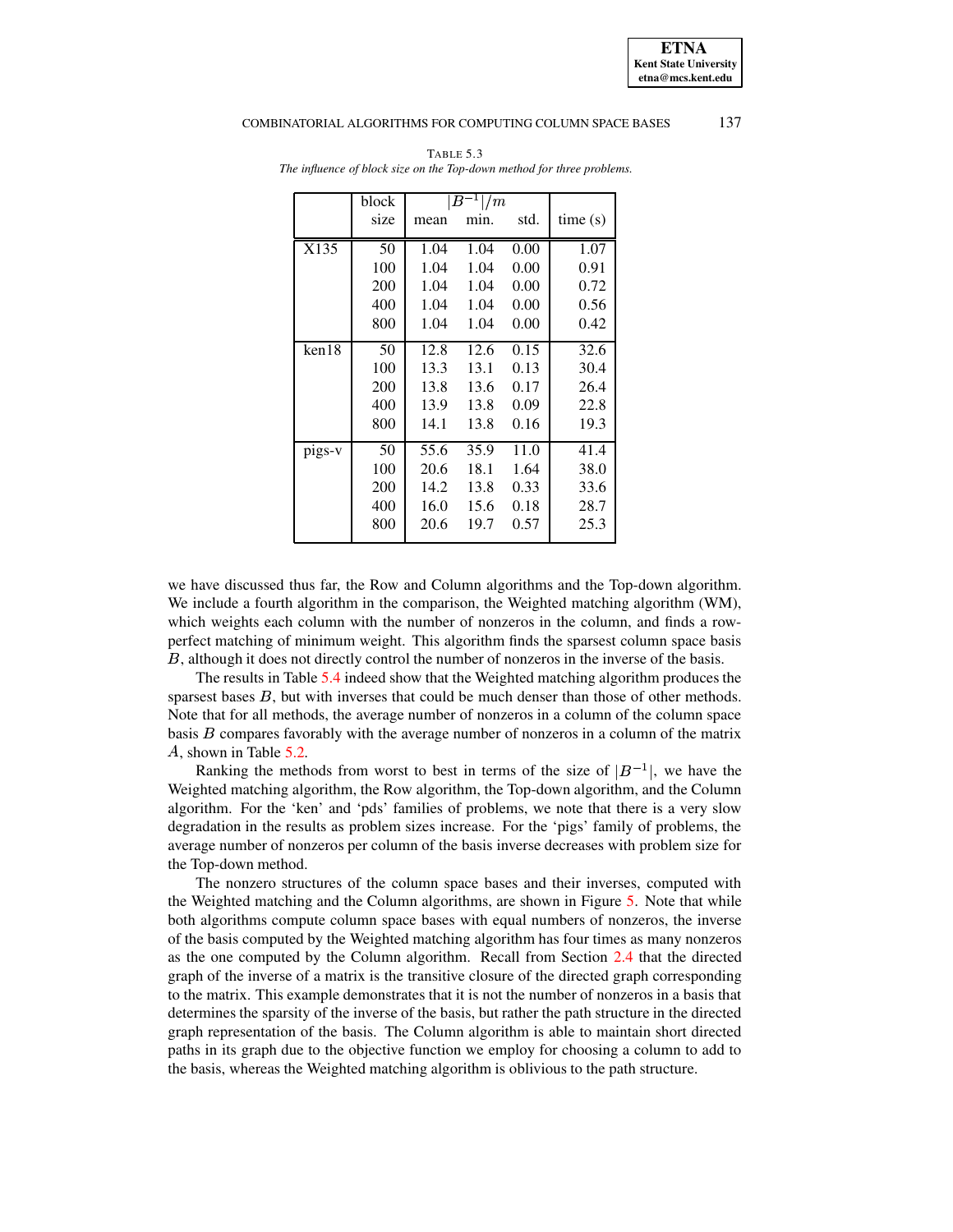

FIG. 5.1. *Comparing the nonzero structures of a column space basis and its inverse for the 'truss' matrix.* Subfigure (a) corresponds to the basis matrix and (b) to the inverse of that basis matrix computed using the Weighted *matching algorithm; corresponding matrices from the Column algorithm are shown in Subfigures (c) and (d). The* number of nonzeros in both basis matrices is 1,996; the inverse of the basis obtained by the Weighted matching *algorithm has* 8,504 *nonzeros, while the inverse of the basis computed by the Column algorithm has only* 2,115 *nonzeros.*

Note also that if viewed as block diagonal bases, the block sizes in the bases  $B$  computed by our algorithms can be large. Instead, we compute block angular bases, in which each of the diagonal blocks exhibits a block angular structure recursively. The recursive block angular structure prevents the creation of many long directed paths in the directed graph of the partially computed basis (since such paths would case diagonal blocks of large order to merge), and thus controls the number of nonzeros in the inverse basis. Hence the sparsity in the inverse bases for the column space is a direct result of the objective function that we have employed.

Table [5.5](#page-18-0) shows the run time requirements of the algorithms. The results show that the Column algorithm can be slow, especially for problems with large numbers of columns. The Top-down algorithm is much faster, and produces solutions of comparable sparsity in most cases. The runtimes for the Top-down algorithm are dominated by the time for hypergraph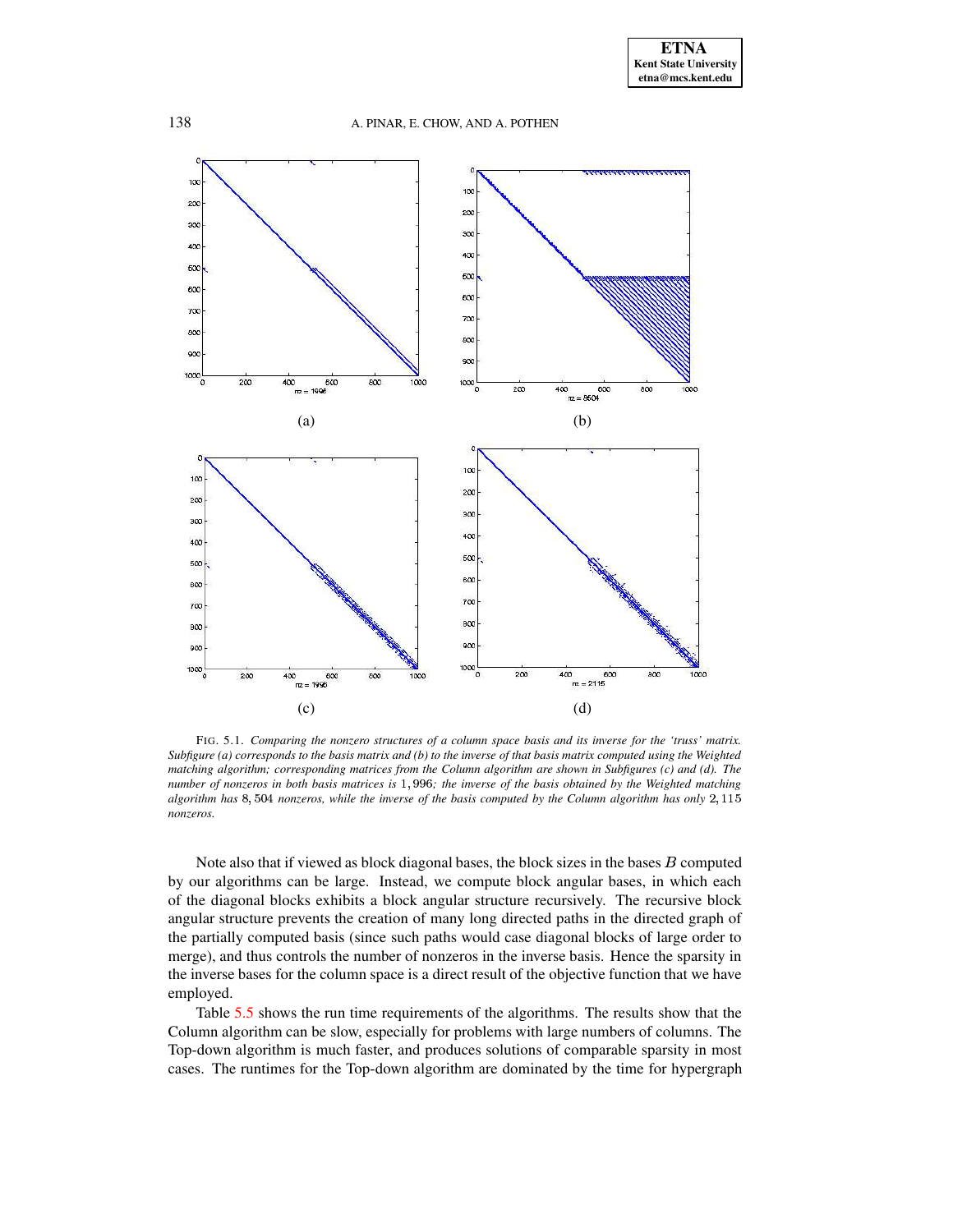### COMBINATORIAL ALGORITHMS FOR COMPUTING COLUMN SPACE BASES 139

#### TABLE 5.4

|        | B /m |      |            | $ B^{-1} /m$ |       |            |            |       |
|--------|------|------|------------|--------------|-------|------------|------------|-------|
|        | WМ   | COL  | <b>ROW</b> | TD           | WМ    | <b>COL</b> | <b>ROW</b> | TD    |
| truss  | 2.00 | 2.00 | 2.00       | 2.00         | 8.50  | 2.13       | 2.04       | 2.09  |
| d2q06c | 1.82 | 1.88 | 1.99       | 1.94         | 2.52  | 2.24       | 2.60       | 2.74  |
| X135   | 1.04 | 1.04 | 1.04       | 1.04         | 1.60  | 1.04       | 1.04       | 1.04  |
| gosh   | 1.53 | 1.55 | 1.76       | 1.92         | 1.94  | 1.93       | 2.22       | 2.47  |
| cre-b  | 1.88 | 1.94 | 1.94       | 1.95         | 2.16  | 2.27       | 2.31       | 2.38  |
| ken07  | 2.17 | 2.18 | 2.25       | 2.20         | 7.50  | 6.37       | 7.45       | 6.52  |
| ken11  | 2.15 | 2.16 | 2.19       | 2.16         | 10.98 | 7.98       | 8.54       | 8.18  |
| ken13  | 2.12 | 2.12 | 2.15       | 2.12         | 13.94 | 9.60       | 8.47       | 9.80  |
| ken18  | 2.15 | 2.15 | 2.19       | 2.16         | 20.22 | 13.64      | 16.12      | 13.84 |
| pds02  | 2.00 | 2.03 | 2.06       | 2.09         | 13.74 | 7.81       | 8.11       | 7.57  |
| pds06  | 2.03 | 2.05 | 2.12       | 2.13         | 17.14 | 8.37       | 11.12      | 8.24  |
| pds10  | 2.03 | 2.06 | 2.13       | 2.13         | 19.46 | 8.53       | 14.96      | 8.61  |
| pds20  | 2.03 | 2.06 | 2.13       | 2.13         | 21.33 | 8.51       | 20.60      | 8.59  |
| pigs-m | 2.48 | 2.50 | 2.52       | 2.51         | 229.3 | 29.5       | 127.3      | 35.9  |
| pigs-1 | 2.44 | 2.45 | 2.47       | 2.46         | 525.2 | 27.9       | 235.2      | 20.2  |
| pigs-v | 2.44 | 2.47 | 2.48       | 2.48         | 65.7  | 15.1       | 352.2      | 14.2  |

<span id="page-17-0"></span>Number of nonzeros per column of the bases, B; and their structural inverses, denoted by  $B^{-1}$ ; computed by *four algorithms: Weighted matching (WM), Column algorithm (COL), Row algorithm with original ordering (ROW), and Top-down algorithm with block size 200 (TD). Each result is the average of ten runs.*

partitioning. The hypergraph partitioner PaToH [\[24\]](#page-23-9), which we used for the experiments, has been designed to generate partitions with precise definitions of balance and metrics of partition quality. However, in this application, we need a decomposition of the matrix into smaller submatrices, with block sizes bounded for each submatrix. There is no precise definition of balance, and minimizing the cut-size is pursued only to increase the chance of obtaining diagonal blocks with full structural rank. Thus a faster hypergraph partitioner could be used in our application at the cost of increased cut sizes, such as methods based on net intersection graphs [\[18\]](#page-23-7).

We summarize our results as follows. For generating bases that have sparse inverses, the Column algorithm and the Top-down algorithm are the best performers, especially for the larger problems in the test set. The run times of the Weighted matching algorithm are the lowest, but unfortunately, while it controls the sparsity of the column space basis, it does not control the sparsity in the inverse. The run times of the Column algorithm are high for larger problems. The Top-down algorithm combines sparse inverses in the column space bases with low run time requirements. For many of the linear programs and structural analysis problems, the inverse of a column space basis is sufficiently sparse that computing it explicitly would be a viable option. Even for the multicommodity flow problems, 'ken' and 'pds', and the animal breeding problems, where the basis inverses are not as sparse as the remaining problems considered, we believe that this approach yields computationally useful results.

**Numerical Considerations.** We have thus far focused on constructing structurally nonsingular bases, whereas numerical nonsingularity is essential to construct null space bases. While the structural rank is equal to the numerical rank for many sparse matrices, this equality depends on the application that generates the matrices. For instance, in our experiments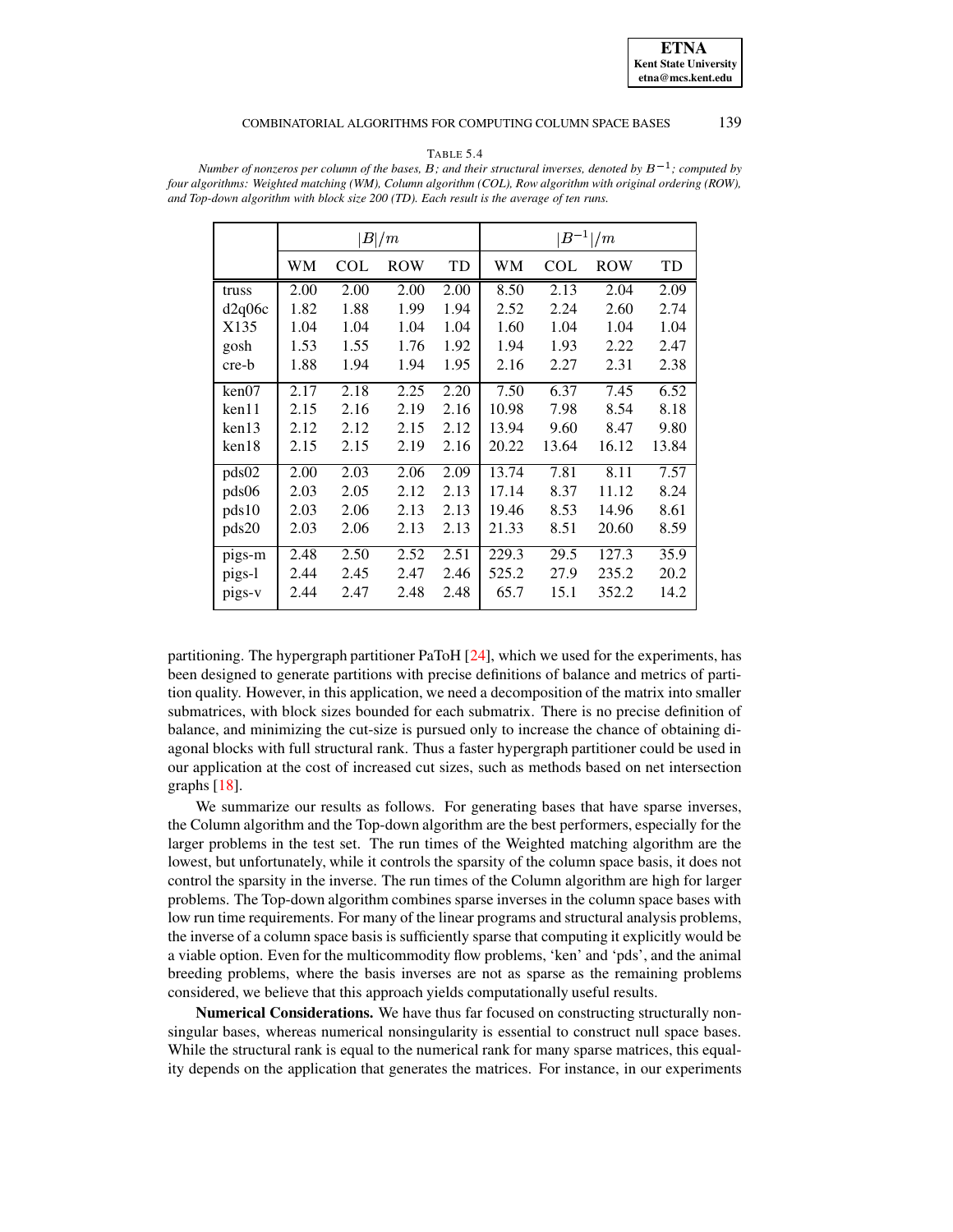## <span id="page-18-0"></span>140 A. PINAR, E. CHOW, AND A. POTHEN

| <b>TABLE 5.5</b>                                 |  |  |  |  |  |  |
|--------------------------------------------------|--|--|--|--|--|--|
| The run times of the four algorithms in seconds. |  |  |  |  |  |  |

|                   | WМ    | COL.  | <b>ROW</b> | <b>TD</b> |
|-------------------|-------|-------|------------|-----------|
| truss             | 0.004 | 0.151 | 0.030      | 0.263     |
| d2q06c            | 0.007 | 0.246 | 0.030      | 0.362     |
| X <sub>1</sub> 35 | 0.019 | 1.121 | 0.030      | 0.715     |
| gosh              | 0.016 | 1.083 | 0.070      | 1.242     |
| cre-b             | 0.140 | 46.47 | 0.380      | 7.997     |
| ken07             | 0.002 | 0.364 | 0.010      | 0.302     |
| ken11             | 0.031 | 19.52 | 0.220      | 2.420     |
| ken13             | 0.222 | 70.51 | 0.770      | 5.156     |
| ken18             | 9.488 | 1643  | 64.73      | 26.44     |
| pds02             | 0.001 | 0.562 | 0.030      | 0.570     |
| pds06             | 0.034 | 7.291 | 0.420      | 2.806     |
| pds10             | 0.114 | 19.14 | 1.260      | 5.390     |
| pds20             | 0.813 | 77.68 | 5.660      | 14.23     |
| pigs-m            | 0.009 | 3.846 | 0.120      | 1.085     |
| pigs-l            | 0.252 | 39.65 | 0.810      | 3.973     |
| pigs-v            | 5.319 | 899.6 | 15.26      | 33.60     |

we observed that in structural mechanics, the structurally nonsingular bases we generated were numerically nonsingular as well. On the other hand, among the LP matrices from the Netlib collection, it is common to find pairs of columns that are multiples of each other, which causes the structurally nonsingular bases to become numerically rank-deficient.

Choosing a basis for a sparse matrix is a problem that has both combinatorial and numerical aspects. However, it is mostly the nonzero structure of the basis that determines the computational costs of operating with this matrix.

In applications where the structural rank is close to the numerical rank, a structurally nonsingular basis can be used as an initial basis, and then it could be augmented by exchanging a few columns to achieve numerical nonsingularity. In applications where the structural rank is a poor approximation to numerical rank, the combinatorial phase and the numerical phase should be interleaved. The algorithms in this paper can be enhanced to achieve numerical nonsingularity in the computed bases. The Row and Column algorithms add a column to the basis if it increases the structural rank. It is easy to have the structural independence test be followed by a numerical independence test, and accept a column to add to the basis only if it increases the numerical rank also. For example, if the  $LU$  factorizations (with pivoting) of the partial bases are computed on-the-fly, these may be used for checking linear dependence. Strictly speaking, we would need rank-revealing factorizations for this purpose. However, in optimization contexts, especially at a point far from an optimum solution,  $LU$  factorization with pivoting should suffice. Such an approach has been implemented for null-space basis computations [\[8\]](#page-22-6).

The Top-down algorithm decomposes the matrix  $\vec{A}$  into smaller and disconnected submatrices by removing columns, and seeks a basis within each block. The Column algorithm is used to obtain partial bases from each diagonal block, and thus in this approach too, a numerically nonsingular subset of columns can be computed from each block; if needed, additional columns could be chosen from the coupling columns to augment the partial bases to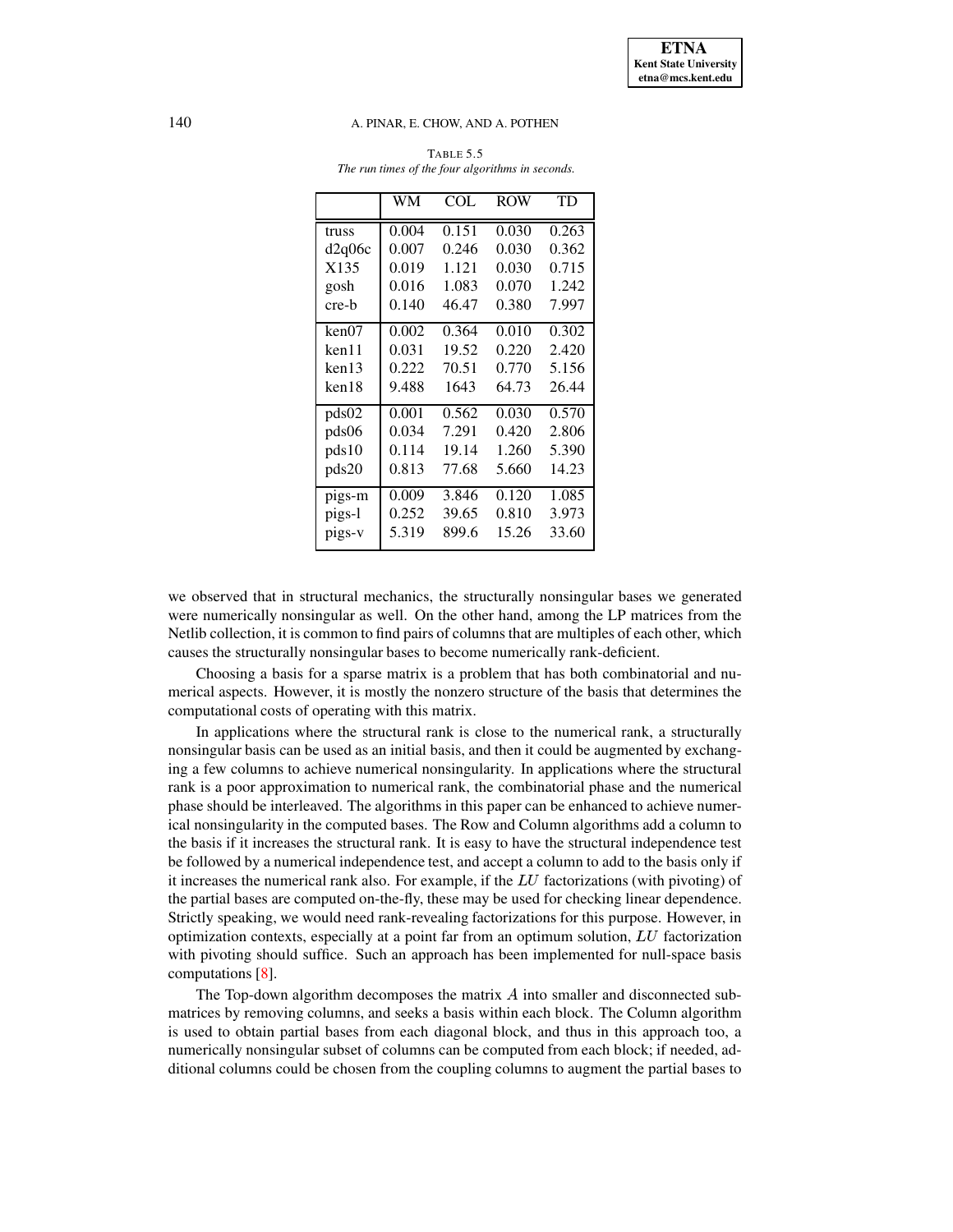a basis of the matrix  $A$ .

**6. Conclusions and Future Work.** We have designed and implemented three heuristic algorithms for constructing bases with sparse inverses for the column space of an underdetermined matrix. Our results from extensive tests with the Netlib LP (linear programs) set show that bases with sparse inverses for the column space are more common than what is generally believed. Such column space bases could be used to represent null space bases implicitly and efficiently. It would be worthwhile to investigate algorithms that could deliver explicitly sparse null space bases via the approaches considered here. In the Appendix, we show that block diagonal bases for the column space with block sizes less than three can be computed in polynomial time (if they exist), while if the block size is greater than or equal to three, the problem is NP-complete.

<span id="page-19-0"></span>**Appendix. Complexity.** In this appendix, we investigate the complexity of selecting a column basis  $B$  with block diagonal structure. We investigate the complexity for different values of the maximum block size K. When  $K = 1$ , the problem reduces to finding a diagonal submatrix of  $A$  and can be solved by an optimal algorithm that requires time linear in the number of nonzeros in A,  $nnz(A)$ . Notice that columns of such a submatrix should have exactly one nonzero. Thus the problem reduces to finding a column with a single nonzero for each row, which requires one pass over all columns to find candidate columns, and a pass over rows to verify. For  $K = 2$ , the problem is harder, but it still can be solved by a polynomial time algorithm as we show in the next section. However, the problem becomes NP-complete for  $K > 2$ , the proof of which is presented in the Section [A.2.](#page-20-0)

**A.1. Basis with**  $2 \times 2$  **Blocks.** In this section we show that the problem of finding a block diagonal basis where the block sizes are bounded by 2 can be reduced to the problem of finding a matching in a graph. A basis with  $2 \times 2$  blocks requires matching pairs of rows with pairs of columns, so that column (row) pairs have nonzeros only at the rows (columns) they are matched to. Observe that if the pairing of rows is fixed, it will be easy to detect if there exists a column-pair that can be matched to each row-pair. However, pairing rows is nontrivial. Our algorithm has two phases. The first phase identifies all candidate row-pairs that might form the rows of a  $2 \times 2$  block diagonal basis. The outcome of this phase is a graph where each row in the matrix is represented by a vertex, and candidate row-pairs are connected by edges. The second phase chooses a maximum number of row-pairs among all the candidates. Notice that each row can be part of multiple candidate row-pairs, and thus we need to choose a maximum set of mutually disjoint pairs of rows, which corresponds to a maximum matching in the graph. The following theorem formalizes the construction and the result. For clarity of presentation, we assume the number of rows in the matrix is even. We will later relax this assumption.

<span id="page-19-1"></span>THEOREM A.1. *Given an*  $m \times n$  *matrix*  $A = (a_{ij})$ *, where*  $m$  *is an even integer, define a*  $graph G = (V, E)$  *so that* 

- Each row  $r_i$  in A is represented by a vertex  $v_i$ ;
- The edge  $(v_i, v_j) \in E$  if and only if there are two columns k and t, with nonzeros

based only in rows i and j, such that the submatrix  $\begin{pmatrix} a_{ik} & a_{it} \\ a_{it} & a_{it} \end{pmatrix}$  is non-singular.

*Then the matrix has a block-diagonal basis with block size at most* F *if and only if has a perfect matching.*

Note that the non-singularity of the  $2 \times 2$  submatrix in the Theorem would still permit one or two (in the latter case, one from each column) of the four submatrix elements to be zero. Figure [A.1](#page-19-1) illustrates the construction of this graph.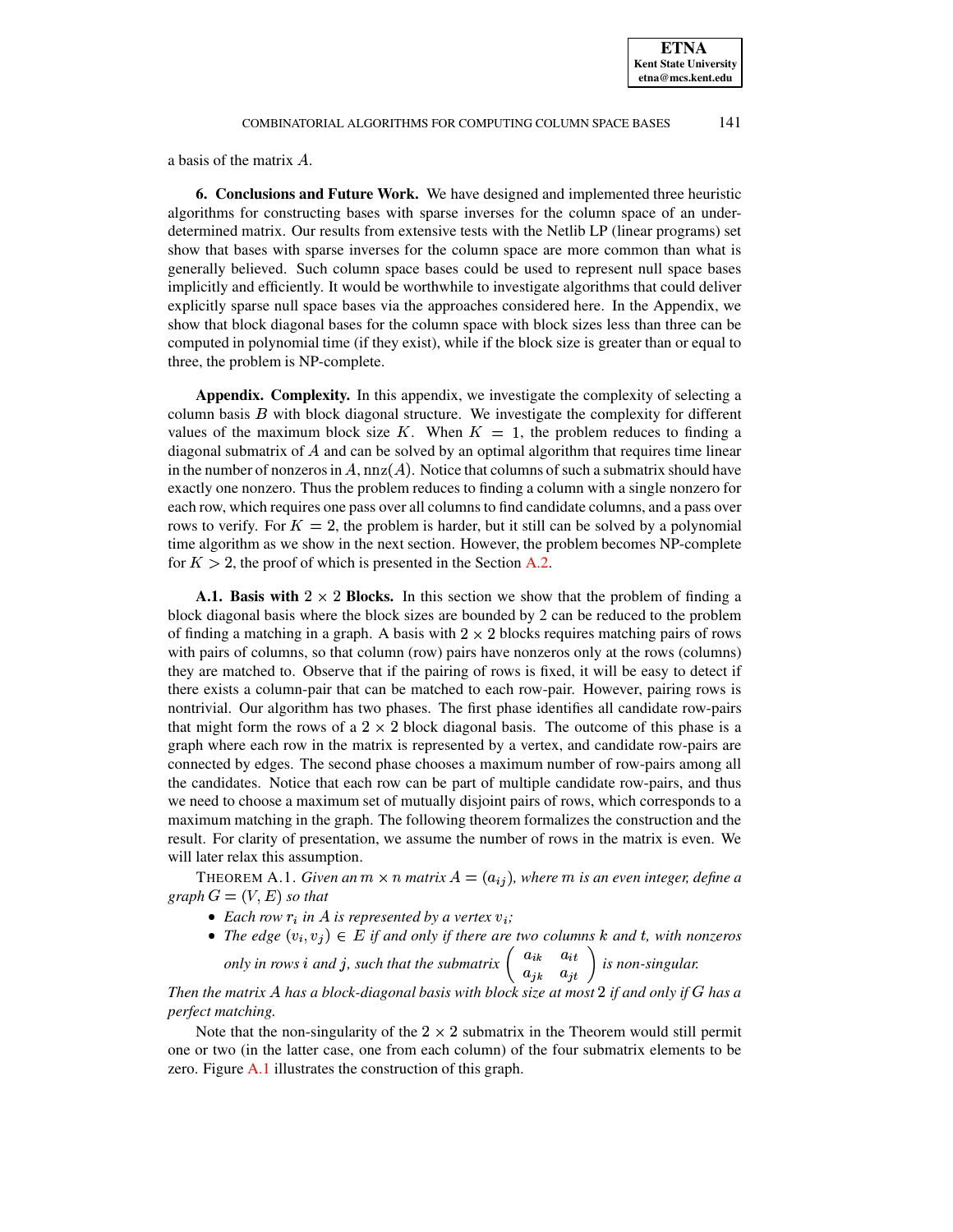

FIG. A.1. *A matrix and the graph defined in Theorem [A.1.](#page-19-1)*

*Proof. Sufficiency:* A perfect matching gives  $N/2$  vertex disjoint edges in  $G$ . By construction, an edge in  $G$  is defined by two columns in  $A$ , with nonzeros only in two rows such that the two columns and rows form a non-singular  $2 \times 2$  submatrix. Thus a perfect matching provides *m* columns to form a block diagonal basis with block sizes at most  $2 \times 2$ .

*Necessity*: If there is a block diagonal basis for A with block sizes at most  $2 \times 2$ , then the columns of each  $2 \times 2$  block will contribute an edge to  $G$ ; columns with single nonzeros could be arbitrarily paired, and by the construction of  $G$ , there is an edge in  $G$  corresponding to each such pair of columns. Hence G has a matching of size  $m/2$ , since these edges need to be vertex-disjoint.  $\Box$ 

COROLLARY A.2. *The problem of finding*  $a \times 2 \times 2$  *block diagonal basis can be reduced to the maximum matching problem.*

*Proof*. Theorem [A.1](#page-19-1) shows the reduction when the number of rows is even. If the number of rows is odd, we can add a pseudo-row, a pseudo-column, and a pseudo-nonzero at their intersection. This new matrix has an even number of rows, and has a block diagonal basis with blocks of size at most  $2 \times 2$  if and only if the original matrix has such a basis.  $\Box$ 

In some situations we might wish to construct a block diagonal basis with block sizes bounded by two, which has the maximum number of  $1 \times 1$  blocks. This can be achieved by solving a weighted maximum matching problem, which gives a maximum cardinality matching with maximum sum of weights of edges in the matching. We can assign weights to edges of the graph described in Theorem [A.1](#page-19-1) so that an edge has a higher weight if it is defined by two columns, each having only a single nonzero.

<span id="page-20-0"></span>**A.2. Complexity for Larger Block Sizes.** The reduction in the previous section does not yield polynomial solutions when  $K > 2$ . Remember that the first phase identifies candidate blocks for the basis, and the second phase chooses a mutually disjoint subset of these blocks. Even though the candidate blocks ( $K \times K$  or smaller blocks that are nonsingular) can be identified in  $O(N^K)$ -time, finding a mutually disjoint subset corresponds to the hypergraph matching problem when  $K \geq 3$ , which is known to be NP-complete [\[10\]](#page-22-11).

The reader will find it useful to recall the hypergraph terminology described in Section [4.1.](#page-11-1) In this section, we will show that the hypergraph matching problem can be reduced to the problem of finding a block diagonal basis, to prove the NP-hardness of our problem. The hypergraph matching problem is defined as follows.

 $G$ iven a collection  $HE$  of subsets of  $V$  , and a positive integer  $K \leq |HE|$ , decide if  $HE$ *contains* K *mutually disjoint sets.* 

The hypergraph matching problem is known to be NP-complete, even when all sets in  $HE$  have no more than 3 vertices [\[10\]](#page-22-11). For simplicity of presentation, our NP-completeness ] proof will use a reduction from finding a *perfect* matching in a 3-regular hypergraph. A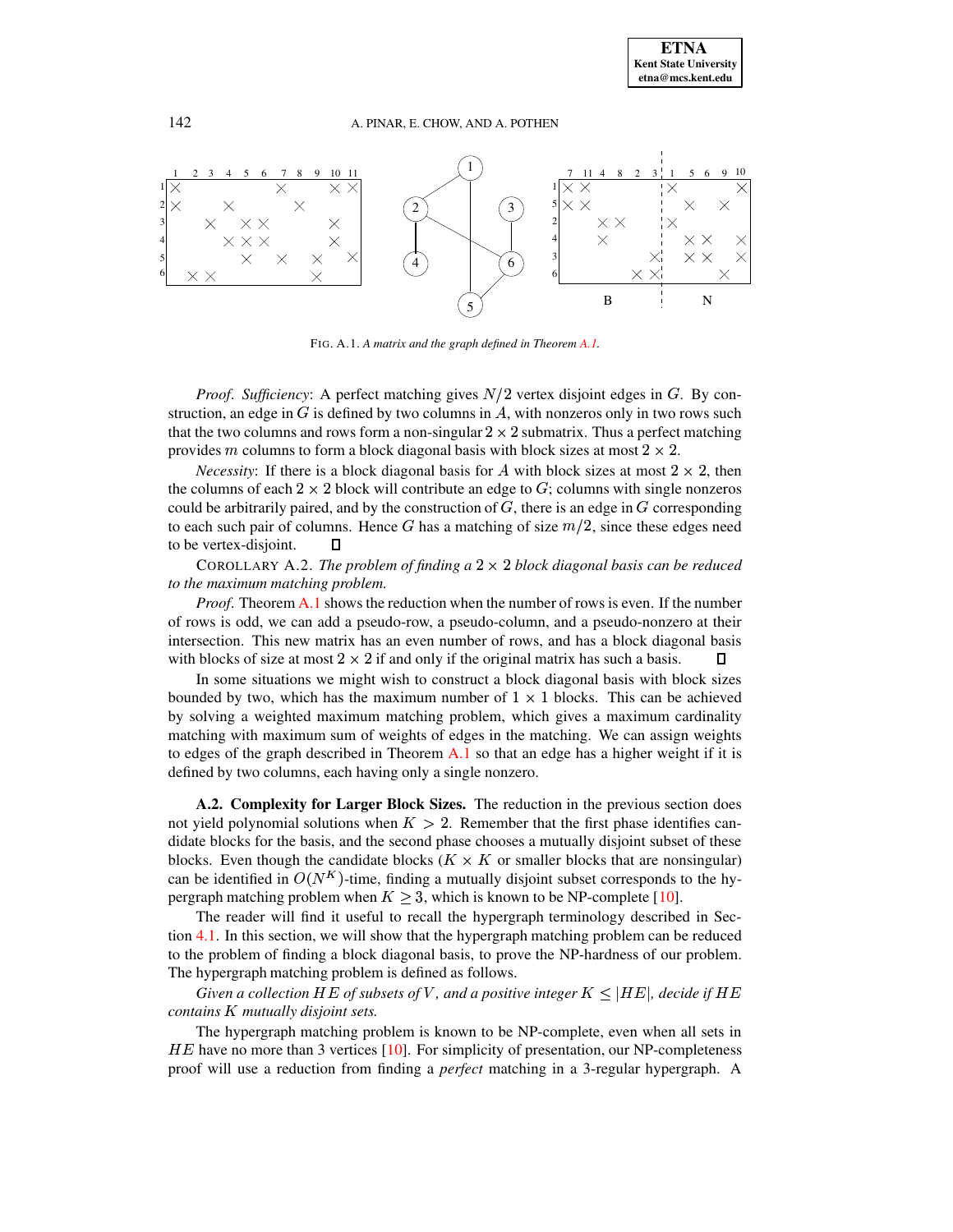## COMBINATORIAL ALGORITHMS FOR COMPUTING COLUMN SPACE BASES 143



<span id="page-21-0"></span>FIG. A.2. *A hypergraph* HG and its extended *hypergraph* HG'(1). Hyperedges are represented by dark circles, vertices by open circles, and lines connect each hyperedge to vertices belonging to it. In this example,  $K = 1$ ; the extended hypergraph  $HG'(1)$  has  $|V| - 3K = 4 - 3 = 1$  pair of auxiliary vertices, and four *hyperedges (marked with dashed lines) connecting the auxiliary vertices to all other vertices.*

hypergraph is 3-regular, if all hyperedges contain exactly three vertices. A matching is *perfect* if every vertex is adjacent to a hyperedge in the matching. Below we first show how to transform a matching problem in a hypergraph to a perfect matching problem in a related hypergraph. Without loss of generality, we assume there are no hyperedges that cover the same vertex sets (i.e., duplicated hyperedges).

DEFINITION A.3. *Given a hypergraph*  $HG = (V, HE)$  *and* extended hypergraph  $HG'(k) = (V', HE')$  is defined as follows.  $(V, HE)$  and a positive integer  $k$ , the  $\mathcal{U}(k) = (V', HE')$  is defined as follows.

• Vertex set V' contains the original vertices in V and  $(|V| - 3k)$  pairs of auxiliary *vertices, i.e.,*

$$
V' = V \cup \big( \bigcup_{i=1}^{|V|-3k} \{u_i, v_i\} \big).
$$

 $\bullet$  *The hyperedge set*  $HE'$  *contains the original hyperedges in*  $HE$  *and*  $|V|$  *hyperedges* ] ] *for every pair of auxiliary vertices that connects the pair to every other vertex in* [*. The formal definition follows.*

$$
HE'=HE\cup(\bigcup_{i=1}^{|V|-3k}\cup_{w\in V}\{u_i,v_i,w\}).
$$

Figure [A.2](#page-21-0) illustrates an example of the extended hypergraph construction.

<span id="page-21-1"></span>LEMMA A.4. *The hypergraph HG has a matching of size K if and only if the extended hypergraph*  $HG'(K)$  *has a perfe*  $P(K)$  has a perfect matching.

*Proof.* The main observation in the proof is that each one of  $|V| - 3K$  auxiliary pairs can be matched with any vertex in  $V$ .

- Sufficiency: A matching of size  $K$  in  $HG$  covers  $3K$  vertices in  $V$ . Each of the remaining  $|V| - 3K$  vertices can be matched through a hyperedge that connects it to an unmatched auxiliary vertex pair.
- *Necessity:* The auxiliary pairs cover at most  $|V| 3K$  vertices in V, thus the remaining  $3K$  vertices must be matched through hyperedges in  $HE$ .

## $\Box$

THEOREM A.5. *It is NP-complete to determine if a matrix has a block-diagonal basis with block sizes bounded by three.*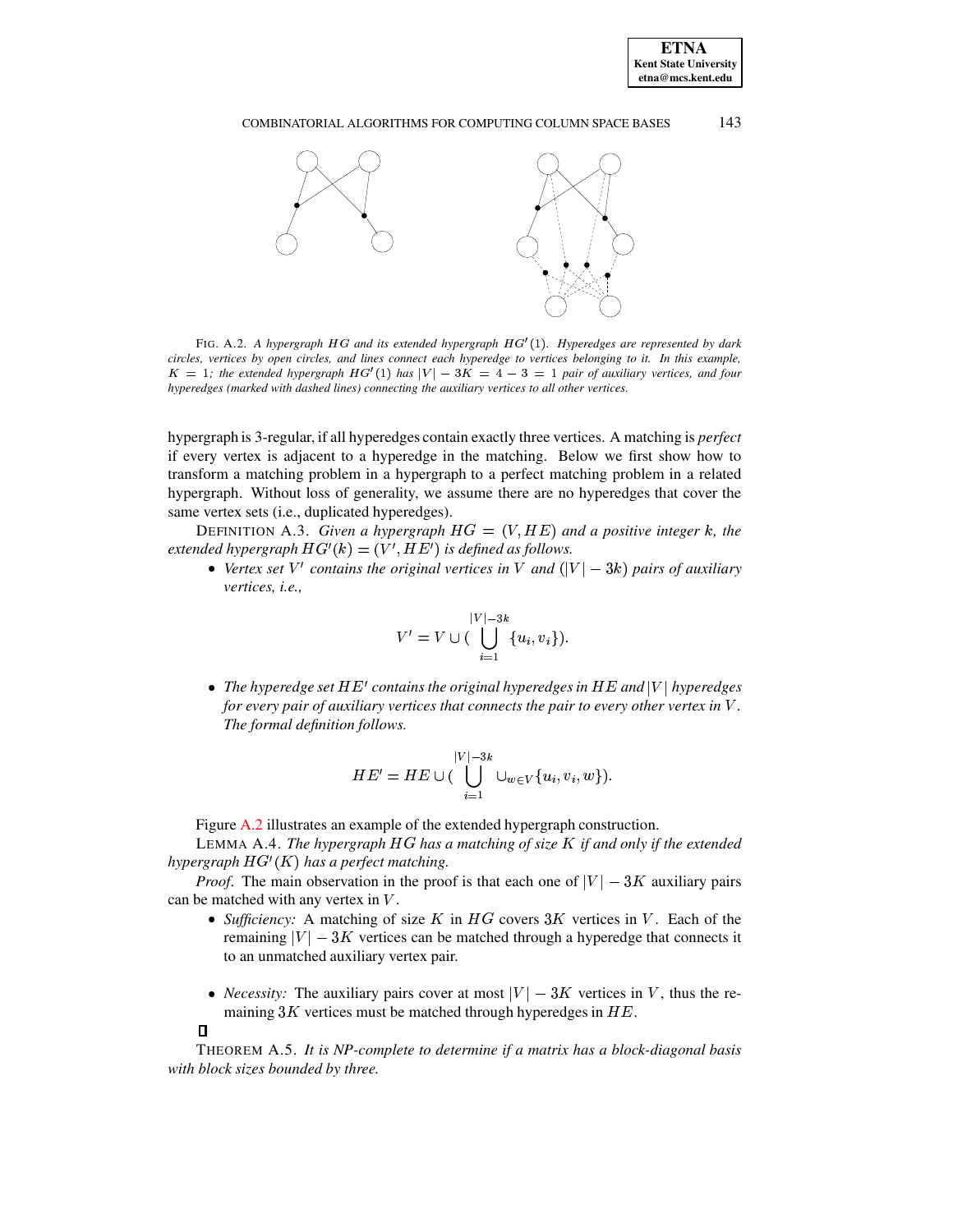*Proof*. We will use a reduction from the 3-regular hypergraph matching problem. As shown in Lemma  $A.4$  a matching problem on  $HG$  can be reduced to a perfect matching problem on its extended hypergraph  $HG'$ . Observe that if  $HG$  is 3-regular, then  $HG'$  is 3-regular as well. For simplicity of presentation we will describe the reduction from the extended graph.

Given a hypergraph HG and a bound on the size of the matching, let  $HG'(K) =$  $\epsilon$  experiments to the contract of  $\epsilon$ be its extended hypergraph. Define a  $|V| \times 3|HE|$  matrix A so that each vertex in V is represented by a row in A, and each hyperedge is represented by three columns with the same nonzero structure, with nonzeros in rows corresponding to the vertices of the hyperedge. This gives a  $3 \times 3$  dense submatrix in A, and we can assign numerical values to make this submatrix nonsingular (e.g., assign them algebraically independent values).

We claim that the extended hypergraph  $HG'(K)$  has a perfed  $C(K)$  has a perfect matching if and only if A has a block diagonal basis with  $3|V|$  nonzeros.

- *Sufficiency:* A perfect matching in  $HG'(K)$  gives  $|V|/3$  $\mathcal{C}(K)$  gives  $|V|/3$  vertex disjoint hyperedges, and each hyperedge is represented by three columns that form a  $3 \times 3$  nonsingular block with the rows corresponding to vertices of the hyperedge. By definition of a matching, the hyperedges are vertex disjoint, and thus the blocks are nonoverlapping, which gives us a basis of  $|V|/3$  blocks, each of size  $3 \times 3$ .
- *Necessity:* Notice that all columns of  $A$  have three nonzeros, which forces blocks of the basis of size at least three. A basis with  $3|V|$  nonzeros is achieved only when the basis consists of  $3 \times 3$  blocks. Such a solution requires  $|V|/3$  row disjoint columns in A, which define  $|V|/3$  vertex-disjoint hyperedges in  $HG'(K)$ .  $\prime(K).$

This proves the NP-hardness of the problem. Since the correctness of a solution can be verified in polynomial time, the problem is NP-complete. 0

**Acknowledgments.** We thank Erik Boman of Sandia National Labs and two anonymous reviewers for their detailed, helpful comments which have improved the paper.

#### **REFERENCES**

- <span id="page-22-9"></span>[1] C. ASHCRAFT. Personal communication, 2003.
- [2] C. AYKANAT, A. PINAR, AND U.V. ÇATALYÜREK, *Permuting sparse rectangular matrices into blockdiagonal form*, SIAM J. Sci. Comput., 25 (2004), pp. 1860–1879.
- <span id="page-22-1"></span>[3] M. BENZI, G. H. GOLUB, AND J. LIESEN, *Numerical solution of saddle point problems*, Acta Numer., 14 (2005), pp. 1–137.
- <span id="page-22-4"></span>[4] M. W. BERRY, M. T. HEATH, I. KANEKO, M. LAWO, R. J. PLEMMONS, AND R. C. WARD, *An algorithm to compute a sparse basis of the null space*, Numer. Math., 47 (1985), pp. 483–504.
- <span id="page-22-2"></span>[5] G. BIROS AND O. GHATTAS, *Parallel Lagrange-Newton-Krylov-Schur methods for PDE-constrained optimization. Part I: the Krylov-Schur solver*, SIAM J. Sci. Comput., to appear.
- <span id="page-22-0"></span>[6] E. CHOW, T. A. MANTEUFFEL, C. TONG, AND B. K. WALLIN, *Algebraic elimination of slide surface constraints in implicit structural analysis*, Int. J. Numer. Meth. Engg., 57 (2003), pp. 1129–1144.
- <span id="page-22-3"></span>[7] T. F. COLEMAN AND A. POTHEN, *The null space problem I. Complexity*, SIAM J. Alg. Disc. Meth., 7 (1986), pp. 527–537.
- <span id="page-22-7"></span><span id="page-22-6"></span>[8] , *The null space problem II. Algorithms*, SIAM J. Alg. Disc. Meth., 8 (1987), pp. 544–563.
- [9] T. H. CORMEN, C. E. LEISERSON, AND R. L. RIVEST, *Introduction to Algorithms*, MIT Press and McGraw-Hill, Cambridge, MA, 1990.
- <span id="page-22-11"></span>[10] M. R. GAREY AND D. S. JOHNSON, *Computers and Intractability*, W.H. Freeman and Company, New York, N.Y., 1979.
- <span id="page-22-10"></span>[11] D. M. GAY, *Electronic mail distribution of linear programming test problems*. Mathematical Programming Society COAL Newsletter, 1985.
- <span id="page-22-8"></span>[12] J. R. GILBERT, *Predicting structure in sparse matrix computations*, SIAM J. Matrix Anal. Appl., 15 (1994), pp. 62–79.
- <span id="page-22-5"></span>[13] J. R. GILBERT AND M. T. HEATH, *Computing a sparse basis for the null space*, SIAM J. Alg. Disc. Meth., 8 (1987), pp. 446–459.